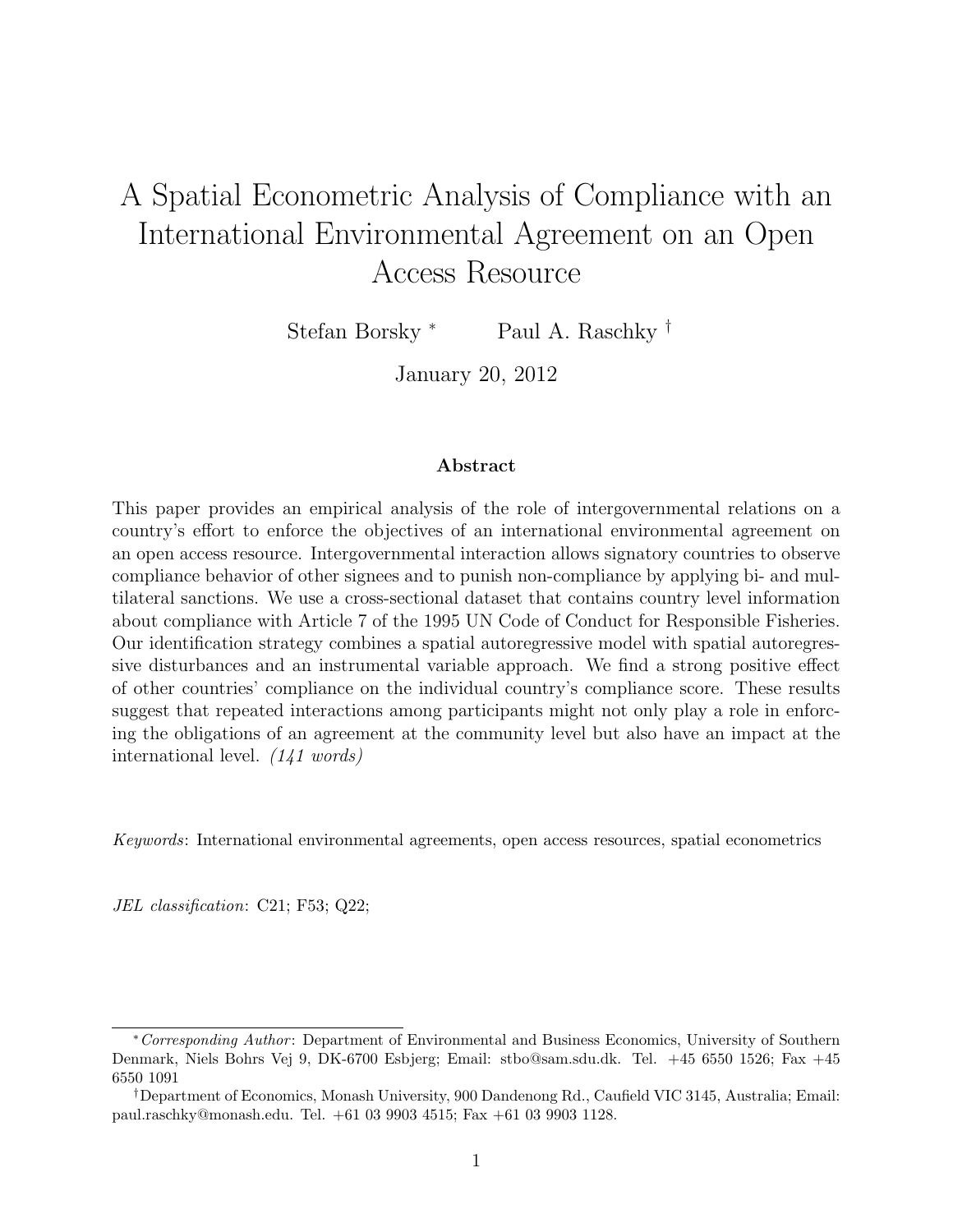### 1 Introduction

Global environmental problems require some form of cooperation, like international environmental agreements (IEA), in order to overcome the free-rider problem. However, the voluntary character of many IEAs neither prevents free-riding from non-signatory countries at the participation stage nor free-riding from actual signatory countries at the enforcement stage (e.g. fulfilling the obligations specified in the agreement). The governments of signatory nations have little incentive to enforce the agreements' regulations on their national industries hence the sole ratification of an IEA does not guarantee any success (Finus & Tjotta 2003). Therefore, it is interesting that we still observe countries participating in the negotiation process and signing an IEA, even if its benefits are nonrival and nonexcludable. Further, why do signatory countries sometimes make an effort to install a mere symbolic treaty in which they agree to obligations which they expect to meet anyway and then even exert positive effort to fulfill (or sometimes overfulfill) these obligations.

Our paper argues, that one possible explanation for this behavior can be found in intergovernmental interaction among the signatory countries. The work by Ostrom (1990) suggests that interaction among individuals and a credible threat of sanctions can help to discourage free-riding and enforce sustainable harvesting rules for open access resources, at least at the community level. On an international level these conditions also exist and are sometimes even more pronounced. Countries do not act independently of each other and can nowadays easily observe whether a signatory nation defects from the agreement or not. In addition, governments have various means to impose sanctions on defectors ranging from diplomatic isolation to trade embargo and the denial of access to an economic or military union. Therefore, the aim of this study is to analyze whether the existence of intergovernmental interaction among the participants and the credible threat of sanctions can help to enforce the obligations of an IEA on an open access resource. In particular, we use crosssection data on signatory countries' effort to enforce the obligations of the Article 7 of the 1995 UN Code of Conduct for Responsible Fisheries, a voluntary IEA.

The primary dataset contains evaluation information on each signee's compliance effort that was compiled in 2005 by an international panel of experts (Pitcher, Kalikoski, Ganapathiraju & Short 2009b). We use geographical distance as well as a measure of political distance between the signatory nations as empirical proxies for the transaction costs of observing other members compliance as well as the frequency of intergovernmental contacts. We interpret the estimated coefficient of the spatial lag of compliance effort as the effect of intergovernmental interaction on compliance behaviour. Given that a signatory country's own and all the other signatory countries' compliance effort is determined simultaneously, OLS would yield biased estimates of the coefficient of the spatial lag. In order to get consistent estimates of the spatial lag, we apply a spatial autoregressive model with a spatial autoregressive process in the dependent variable as well as in the disturbances. Due to less stringent normality assumptions as well as computational efficiency we apply a generalized spatial two-stage least square approach as suggested by Kelejian & Prucha (1998).

Our results suggest that intergovernmental interaction has a significant impact on a country's level of compliance. Other countries' compliance act as strategic complements and the effect decreases in distance. We also find that a country's quality of governance and its' attitude to sustainable management to have a significant positive effect on compliance score.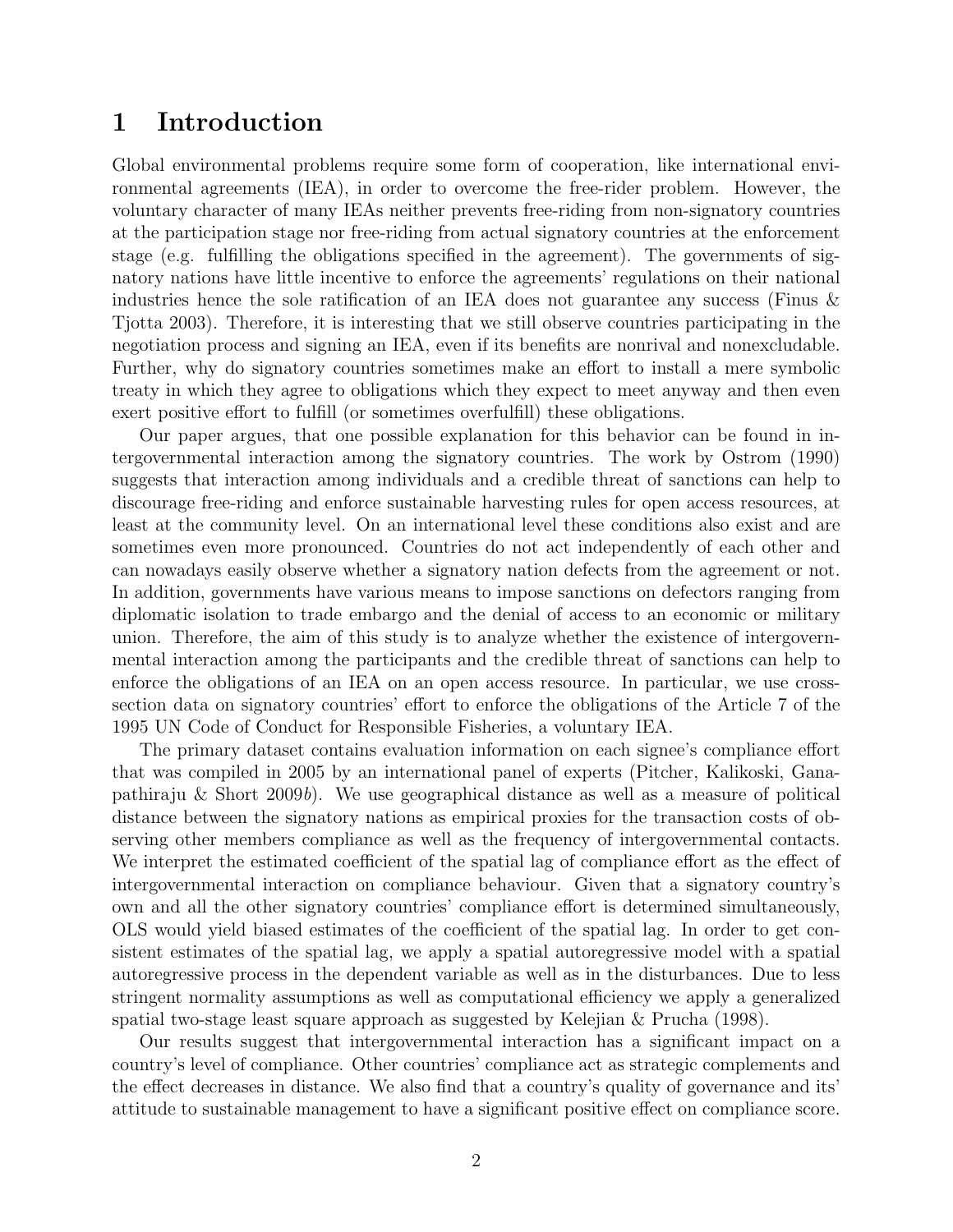Furthermore, we find that the spatial spillover effect, i.e. the influence on the the other countries' decision on the level of compliance, is stronger for specific country groups, (e.g. richer countries). This supports the idea of a 'pull' effect on compliance at international level as already proposed by Fredriksson & Millimet (2002) on inter-state level in the U.S.

Our paper extends the findings in the existing empirical literature in three ways: First, to our knowledge, this is the first empirical study to examine compliance behavior under an IEA on an open access resource. The existing empirical literature (e.g. Murdoch, Sandler & Vijverberg 2003) that analyses the spatial properties of compliance behavior uses data from (international) environmental agreements on the management of global or local public goods/bads (e.g. emissions). One strand in the literature applies spatial econometric techniques to overcome the problem of migrating emissions on measuring an individual country's reduction effort. Murdoch et al. (2003) point out that the econometric analyses of reduction effort of transboundary pollution is complicated by the fact that individual country's effort is hard to measure as one country's total depositions of a pollutant are the sum of its' own emissions and that of other countries. The application of spatial econometric models and the knowledge of the pollutants' geographic migration patterns helps to reveal each country's emission reduction effort. However, they were not able to isolate the effect of intergovernmental relations on compliance effort. In our case, we directly observe each country's compliance effort and we do not face the problem of transboundary spillovers. We should therefore be able to interpret the coefficient of the spatial lag as the effect of intergovernmental relations. A second strand of spatial econometric studies measures emission reduction effort by comparing differences in the stringency of state (e.g. Fredriksson & Millimet 2002) or national government's environmental regulations (e.g. Eliste & Fredriksson 2004). These papers compare environmental regulations that are not based on an agreement. The absence of such a legal document makes it impossible to define defecting behavior at all and therefore leaves no ground for sanctions.

Second, previous studies solely concentrate on controlling for a spatial autoregressive process while estimating the parameters in their econometric model. The amount of interaction between governments and the ability and credibility to impose sanctions, however, is not homogeneous among countries. Our analysis applies an approach proposed by LeSage & Pace (2009) and decomposes the impact of spatial spillovers into a direct, indirect and total effect. This allows us to differentiate between a spatial spillover and a feedback effect.

Third, both Fredriksson & Millimet (2002) (U.S. states) and Murdoch et al. (2003) (European countries) analyzed decisions regarding environmental agreements of a group of signees that are rather homogeneous in their level of development as well as their ability to enforce the obligations of an environmental agreement. In addition, the participants are located in a relatively confined geographical area, where the criteria of strategic interaction and low transaction costs for observing other participants behavior are more easily fulfilled. We use an IEA that has been signed by countries around the globe providing large variance in levels of development, quality of governance and preference for biodiversity. This gives us the possibility to determine the spatial impact of a change in the level of effort of specific country groups.

The remainder of the paper is structured as follows: Section 2 provides information on 1995 UN Code of Conduct and discusses the theoretical background. Section 3 presents the data and section 4 explains our empirical strategy. Section 5 discusses the results and section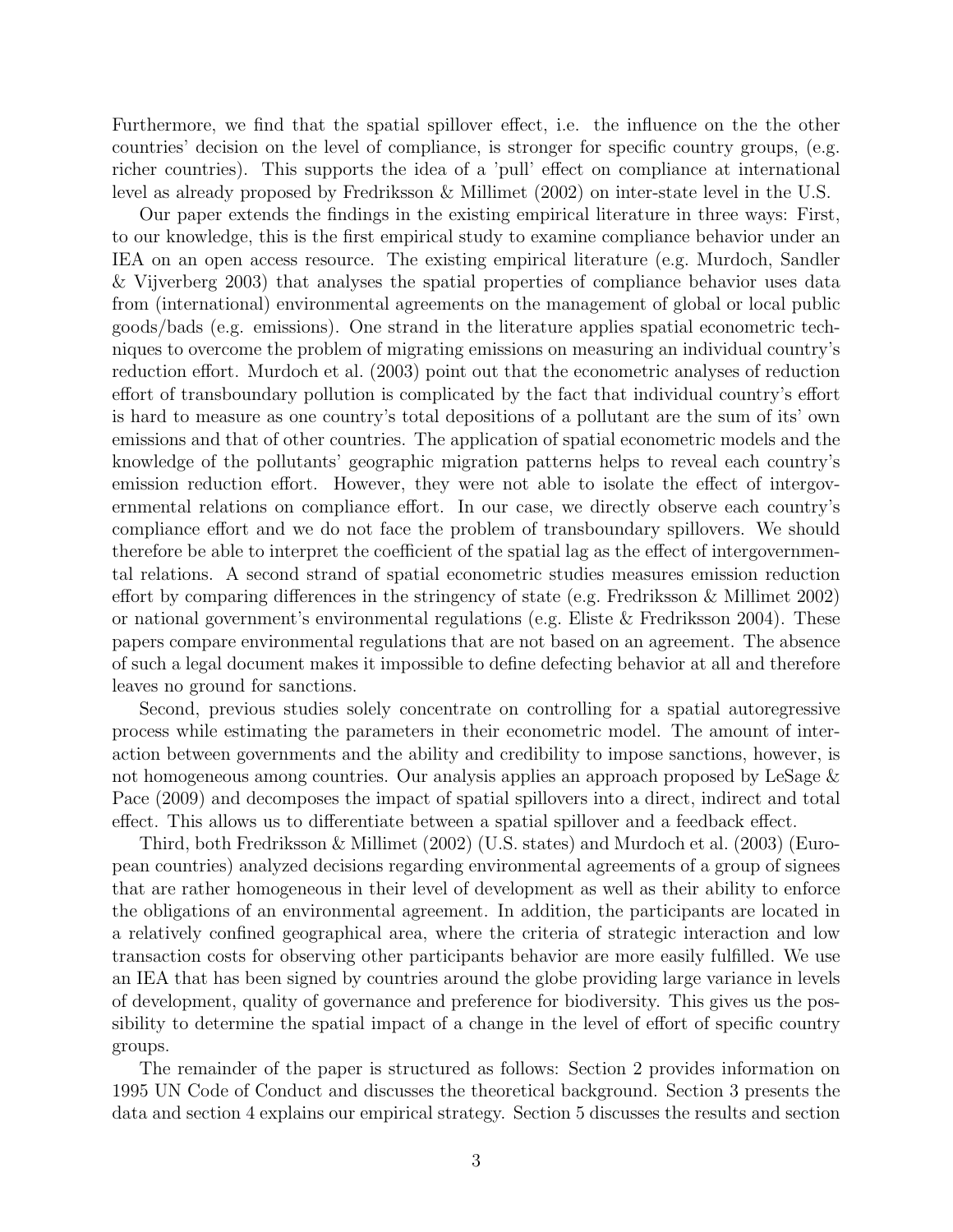6 concludes.

## 2 Background and previous literature

During the last decades we have witnessed a tremendous increase in the ratification of IEA on a variety of issues.This development has also triggered the emergence of a vast body of economic literature on this subject<sup>[1](#page-3-0)</sup>. One strand of research in IEAs deals with the question why countries even participate in international environmental agreements, if they could have the same benefit by free-riding on the behavior of the other countries. Finus & Tjotta (2003) suggest that governments with re-election concerns try to maximize votes from two groups: First, environmentally concerned voters, who do not have full information about the effect of the IEA, and second, the industry affected by the IEA, which has private information about abatement costs and can influence the political process in a more organized way (e.g. lobby groups). Politicians can gain political support from the former group by simply signing a symbolic IEA and still capture votes from the latter group by agreeing on relatively low obligations. Fredriksson, Neumayer & Ujhelyi (2007) show that governments are more likely to ratify the Kyoto Protocol, if they have strong environmental lobby groups in their country. This argument, however, would not necessarily explain the participation of developing countries in some IEAs, because the fraction of 'green votes' among the electorate is rather low in developing countries and the increase in re-election probability by capturing support from these voters is very small. An alternative argument for cooperation in IEAs is that countries are driven by equity considerations (Lange & Vogt 2003, Lange, Loschel, Vogt & Ziegler 2010). This strand of literature argues that negotiating politicians are not only driven by the absolute payoff from a proposal for their own country but also by the relative payoff compared to the other participating countries. Preference for equity seems to describe countries' behavior well at the negotiation and participation level, but do not automatically describe the variance in enforcing the actual obligations.

A further explanation is based on the potential effect of repeated intergovernmental relations and resulting bi- or multilateral sanctions if a country defects from the agreement. This argument basically builds on the ideas of Ostrom (1990). Burton (2003) incorporated these ideas in a theoretical model on community enforcement of voluntary effort restrictions on fisheries, while Bratberg, Tjøtta & Oines (2005) suggest that the enforcement of a treaty's obligations via strategic interaction of the signees could also be a valid explanation for IEAs' existence. Fredriksson & Millimet (2002) account for interaction between governments on environmental policymaking at U.S. state level by including the abatement levels of neighboring states as explanatory variables. Their results imply that U.S. states with already more stringent environmental policies have a positive "pull" effect on their neighbors' decision on abatement levels. Murdoch et al. (2003) provide a spatial probit analysis of 25 European countries' decision to sign the Helsinki protocol as well as their decision on the level of enforcement. They use the amount of spillins and targeted spillins of all other signatory countries to identify a countries strategic response. They find that spillins increase cooperation at the participation stage but induce free-riding at the enforcement stage.

<span id="page-3-0"></span><sup>&</sup>lt;sup>1</sup>For an excellent survey see for instance Wagner  $(2001)$  and Finus  $(2008)$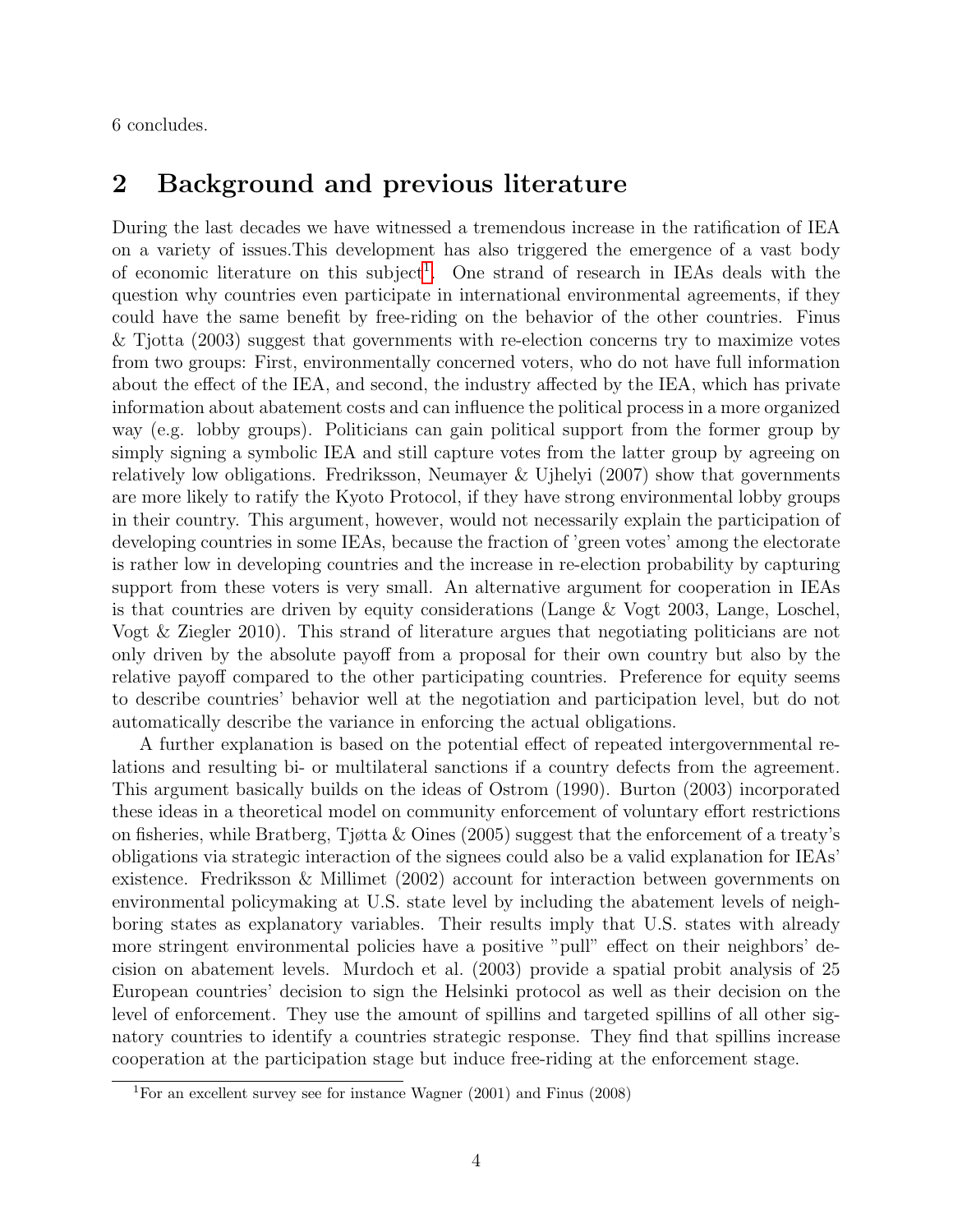#### 2.1 The 1995 UN Code of Conduct for Responsible Fisheries

The empirical application in this paper analyses signees' behaviour unter the 1995 Code of Conduct for Responsible Fisheries. This agreement is just one among many voluntary IEA on fisheries management (e.g. the UN Agreement for the Implementation of the Provisions of the United Nations Convention on the Law of the Sea of 10 December 1982 relating to the Conservation and Management of Straddling Fish Stocks and Highly Migratory Fish Stocks). The reason for choosing the Code of Conduct for this study is simply data availability. Our empirical exercise requires quantifiable measures of a country's compliance effort which, to our knowledge, has not been collected for other voluntary IEAs. Although performance of other IEAs has been evaluated in most of the cases, this assessment is only of qualitative nature. In contrast, the study by Pitcher, Kalikoski, Ganapathiraju & Short  $(2009b)$  has evaluated participatory countries' compliance behaviour under the Code of Conduct for Responsible Fisheries after 10 years and translated this evaluation in a rich set of numeric performance indicators.

The Code of Conduct for Responsible Fisheries had its origin in the  $19<sup>th</sup>$  session of the FAO's Committee on Fisheries (COFI) in 1991. Related to the discussion on pelagic driftnet fishing, the COFI pointed out the importance of the FAO to promote more sustainable fishing gear and techniques. This idea was further developed and formalized at the 1992 International Conference on Responsible Fishing in Cancun. The participating nations signed a declaration that called upon the FAO to draft a Code of Conduct for Responsible Fishing. In October 1995, the Code of Conduct for Responsible Fisheries was adopted unanimously by the members of the Food and Agriculture Organization of the United Nations. The general objective of the Code of Conduct is to promote sustainable development and harvesting of world fisheries through responsible management (Hosch, Ferraro & Failler 2011). The code consists of 12 articles, where the first 6 articles mainly describe the legal framework of the Code and articles 7 to 12 are of more technical nature and define the Code's objectives. Most importantly, the Code of Conduct is non-binding and the principles and standards provided in the legal text are only of voluntary nature. In 2005 after 10 years of Code of Conduct 53 countries, accounting for 96 percent of the global marine catch, have been evaluated according to their compliance with the code's suggestions made in Article 7 for sustainable fisheries (Pitcher, Kalikoski, Ganapathiraju & Short 2009b). The results have been quiet disillusioning. Not one of those countries evaluated reach an overall compliance score of more than 60 percent. The authors suggest that the lack of compliance is mainly due to the voluntary character of this international environmental agreement.

A second assessment by Hosch et al. (2011) using 9 case studies comes to a similar conclusion: Although a lot of signatory countries have implemented laws that reflect the objective of the Code of Conduct, actual change in fishing practices is hardly observed. They suggest that a lack of political will and administrative inertia are among the reasons, why the positive influence of the Code on domestic laws is not translated into real action.

#### 2.2 Intergovernmental interdependencies in compliance behavior

Let us now have a closer look at the type of intergovernmental interdependencies in compliance with an IEA on responsible fisheries. We assume that these interdependencies are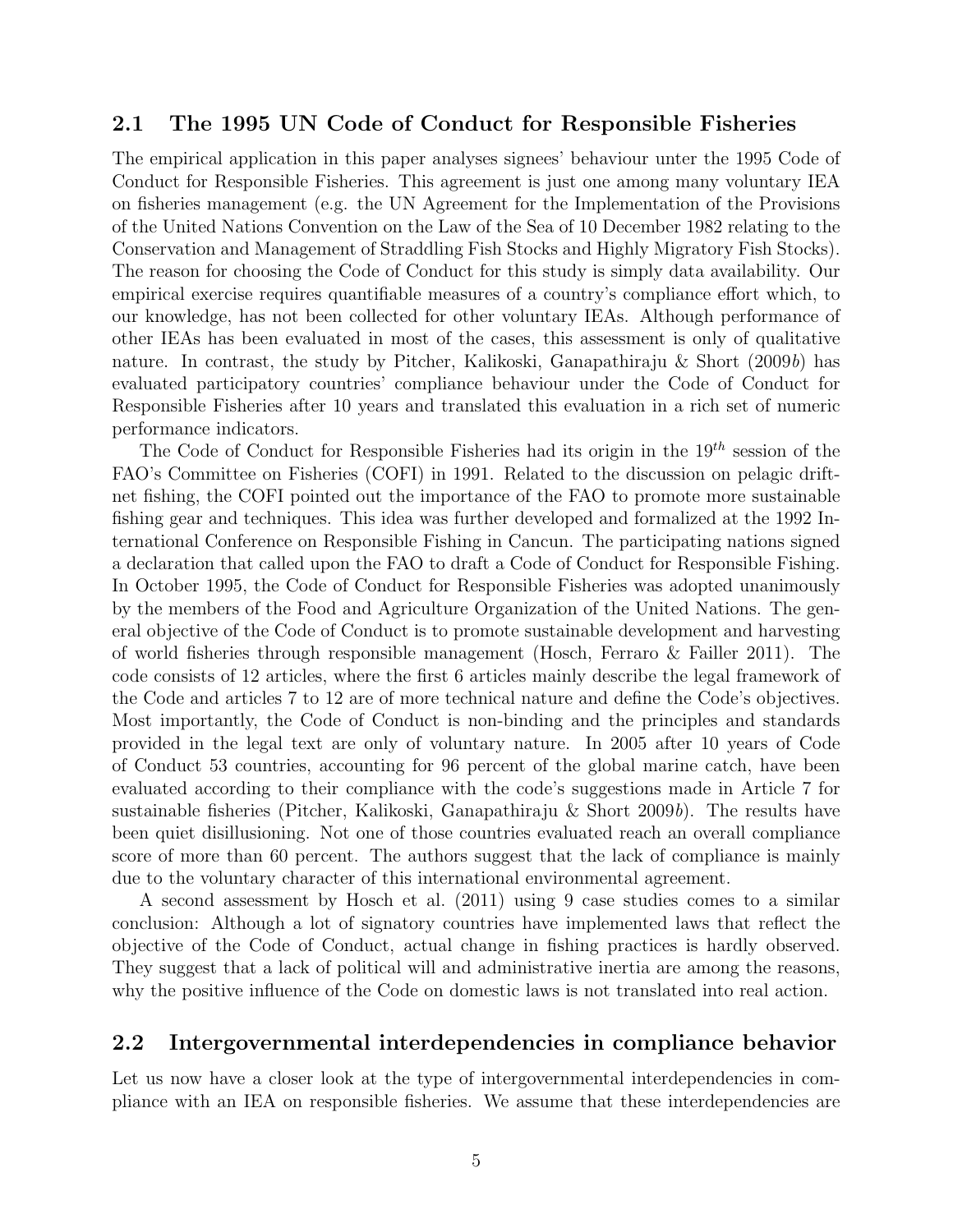mainly influenced by the impact of international costs and benefits related to the compliance decision with the IEA's obligations. These costs and benefits emerge basically from (not) signing or (not) complying to the IEA. They could be defined directly in the agreement or could be a result from resulting sanctions or the loss in trustworthiness in strategic interactions among the signatory governments. For example, in a recent study Rose & Spiegel (2009) demonstrate that non-economic exchange (e.g., membership in IEAs) between countries increases the likelihood of engaging in economic exchange.

While the standard economic literature on IEAs (Barrett 1994) takes the negotiating government as exogenously given, we assume that politicians who are responsible for negotiating and enforcing an IEA are driven by re-election concerns. Persson & Tabellini (1992) were among the first who analyzed the effects of strategic voting on the outcome of multilateral agreements in a theoretical framework. Buchholz, Haupt & Peters (2005) extended this analysis to IEAs<sup>[2](#page-5-0)</sup>. The government will increase its' re-election probability if the electoral benefits of compliance exceed its domestic and international costs (Finus & Tjotta 2003). Let us first have a closer look at the potential benefits from signing and enforcing an IEA on sustainable fishery. In the case of IEAs on fisheries it is reasonable to assume that the re-election probability mainly depends on two groups of voters in society, general citizens and the fishery industry. The general citizens have some 'green' preferences for sustainable management of international fish stocks. One might think of this as the value attached to the sole existence of a certain fish species. However, obtaining information about the optimal set of rules to ensure a sustainable level of harvest is costly for each citizen and therefore the average citizen is badly informed. The politician can capture support from these 'uninformed green voters' twice: First by simply signing a mere symbolic IEA which is very visible. Second, if the industry complies or even over-complies, the voters might attribute this success to the (unobservable) enforcement effort of the politician.

Regarding the domestic costs of signing and enforcing the IEA, a first subset of costs comprises of loss in voter's utility through the IEA. The support for IEAs on certain pollutants (e.g.  $CO<sub>2</sub>$ ) is in general rather low because the IEA's obligations infer costs on the average citizen as well. The situation is different for IEAs on biodiversity or fisheries, which mainly affect a narrow industry. In most of today's economies the fishery industry has become an increasingly unimportant sector when it comes to employment<sup>[3](#page-5-1)</sup> and contribution to  $GDP<sup>4</sup>$  $GDP<sup>4</sup>$  $GDP<sup>4</sup>$ . However, this does not necessarily suggest that the government does not pay attention to the demands from this group. The government might even pay relatively more attention to the preferences expressed via the industry's lobbying groups (Persson 1998) as compared to the general electorate. The fishery industry has private information about its compliance costs (Finus & Tjotta 2003) and the government can therefore capture votes from both the green voters and the fishery industry by signing an international environmental agreement

<span id="page-5-0"></span><sup>2</sup>Eckert (2003) examined the effect of constitutional rules on participation and enforcement of an IEA in a two-country model where each country consists of two federal sub-regions. Depending on the delegation of powers between the federal and the regional governments each country can have a strategic advantage in the negotiation game.

<span id="page-5-1"></span><sup>3</sup>According to FAO (1999) the average percentage of fishers among the economically active population in agriculture in high-sea fishing countries was around 4.8% in 1990.

<span id="page-5-2"></span><sup>&</sup>lt;sup>4</sup>The average percentage of fishery exports per GDP among high-sea fishing countries was around 0.8% in 1995 (FAO 1999).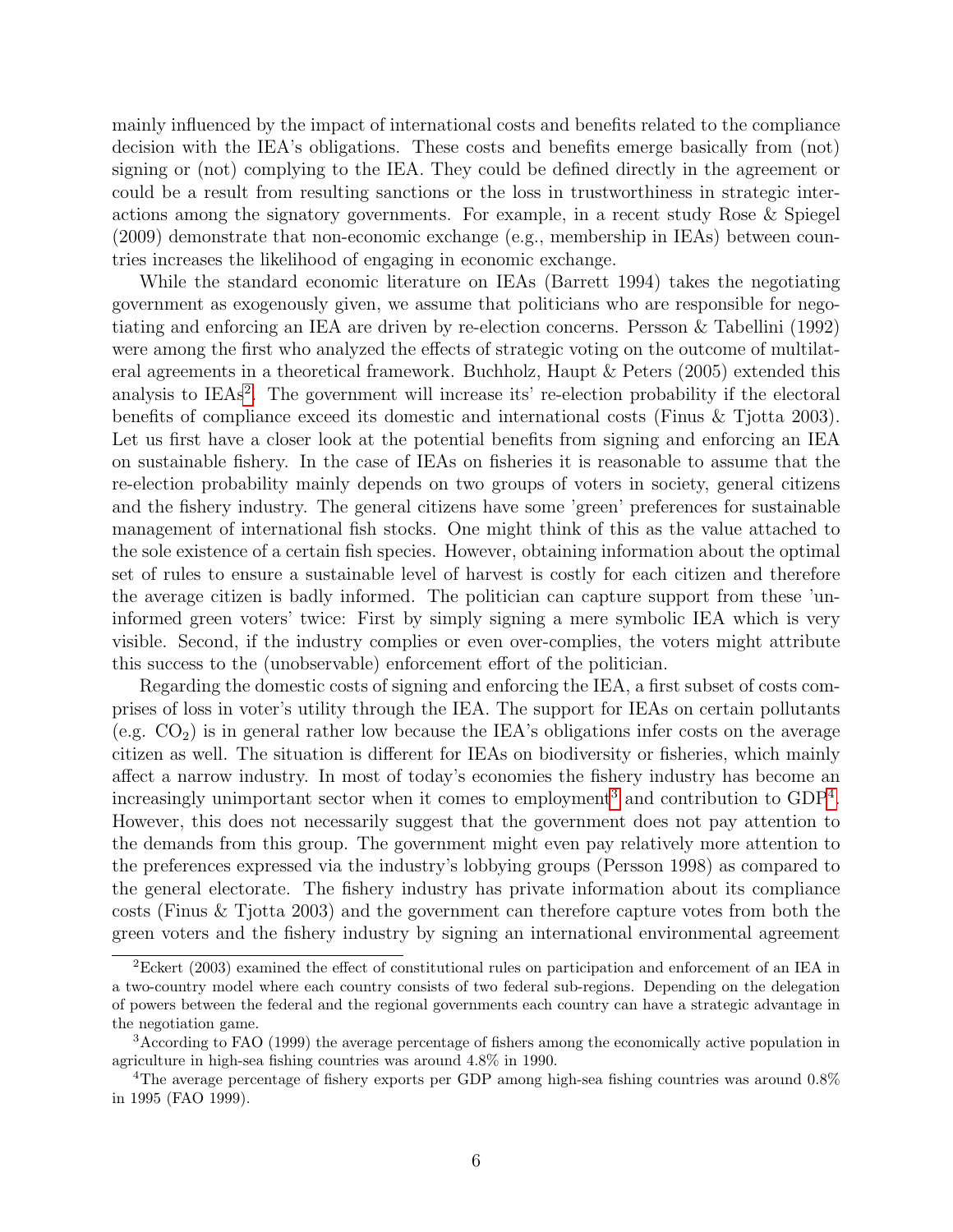with loose obligations. The government simply negotiates for low compliance goals at the signatory level and/or keeps the level of enforcement low. Another factor influencing the costs of compliance for the domestic industries is driven by the heterogeneity of fishing capacity between industries in different countries. Dayton-Johnson & Bardhan (2002) and Burton (2003) provide community-level models of fishery that allow for heterogeneity in fishing capacity among the different players.

A second subset of costs is related to the enforcement of the IEA. In many countries the fishery industry is dispersed over a number of locations and the central government delegates control function related to the IEA to regional governments or bureaucratic agencies. Installing and maintaining a bureaucratic apparatus that controls the compliance requires public funds that could be used to provide public goods elsewhere. These direct costs of enforcement depend on the country's level of institutional quality.

Our main interest is on the impact of international costs related to the IEA. These costs emerge basically from not signing or not complying to the IEA. They could be defined directly in the agreement or could be a result from resulting sanctions in repeated interactions among the signatory governments. At community level (e.g. a small fisher town), repeated interaction among participants of an agreement make the threat of sanctions more credible, thus increasing each participant's reduction effort and decreasing the incentive to free-ride(e.g. Ostrom 1990, Burton 2003). Ostrom (1990) outlined a set of 5 broad characteristics that need to be met in order to have a stable agreement: 1) Members support the rules of the agreement and effective monitoring. 2) Outsiders can be excluded. 3) Members or communities have repeated communication and dense social networks. 4) The harvesting (and compliance) effort of the other members is observable. 5) Moderate rates of change in the stock of resources and the level of harvesting technology. So far, the literature (e.g. Dietz, Ostrom & Stern 2003) suggests that there are only a few settings in the world that fulfill all 5 conditions. Most of these cases can be found in situations where a common property resource is shared by a community in narrowly defined geographic area.

Common property resources where sustainable management requires some form of international cooperation between a number of countries have so far been considered not to fulfill the necessary conditions for an Ostrom-type governance of the commons. Maybe this argument does not hold for all IEAs. Let us first have a look at how the institutional framework created by the 1995 UN Code of Conduct for Responsible Fisheries actually performs vis-a-vis these 5 conditions. We basically go through the conditions one by one and examine how these characteristics apply to the Code of Conduct : 1)The participating nations agreed to the set of rules by signing the agreement. Although the Code of Conduct is voluntary, there is some legal document were signees clearly indicated their approval. If one member country defects from the agreement there is at least the possibility for other members to refer to the legal document. 2) The Code of Conduct was signed by 53 countries that account for 96 % of the global marine catch. Although it is not possible to exclude the fishing nations responsible for the remaining  $4\%$  of the global catch, we are confident that new entrants play a neglectable role. 3) Although the fishing industries from different nations do not engage in frequent face-to-face communication, the official representatives of the signatory countries do. They meet permanently in international boards (e.g. UN general assembly meetings, WTO meetings) and engage in a wide number of negotiations (e.g. EU and NATO enlargement). Hence, there is repeated interaction among the participant countries at least at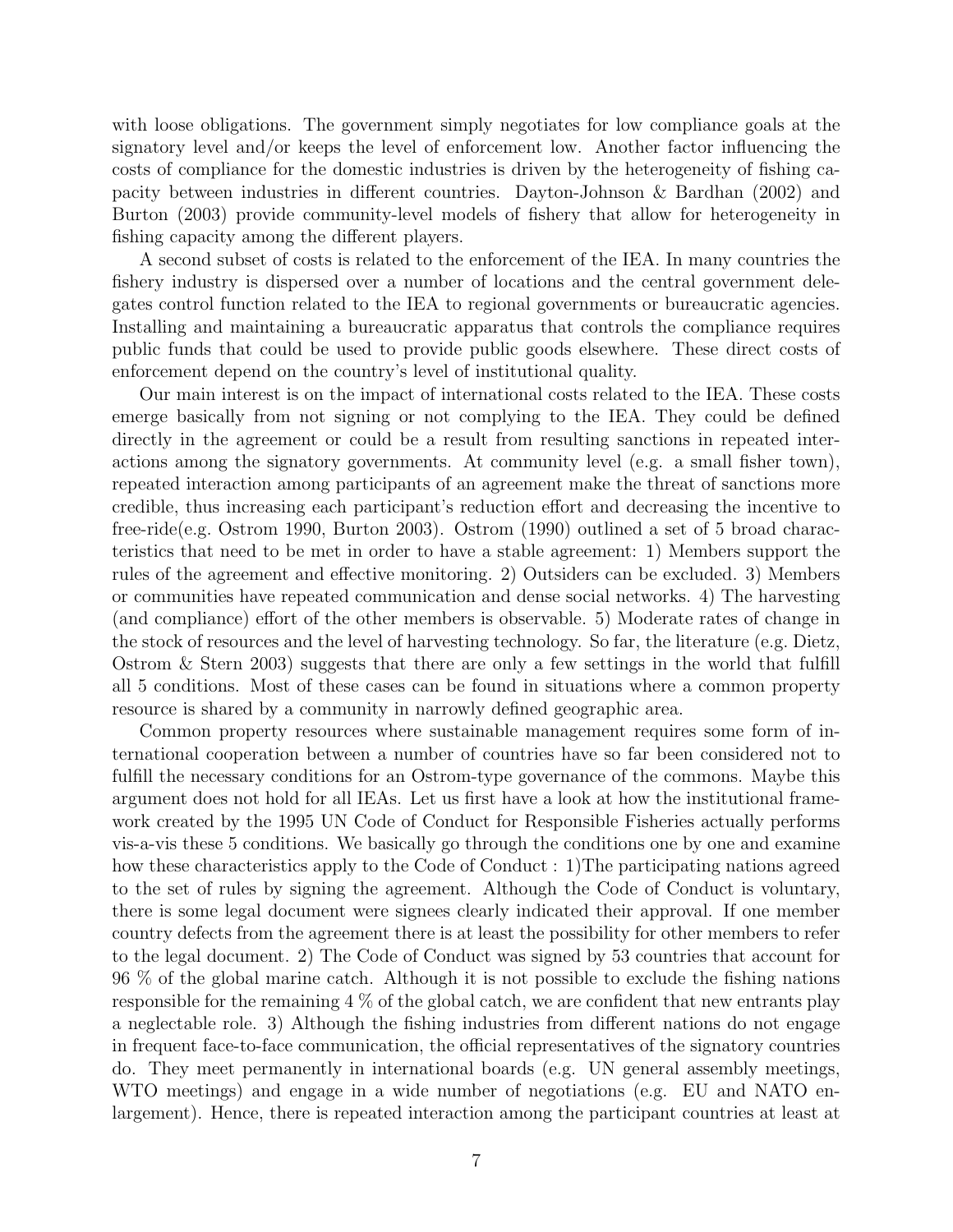the diplomatic level. In addition, there are bi- and multilateral tools that make the threat of sanctions, in case a member country defects, very plausible. For example, EU-member countries use the veto-threat to block participation aspirations of some of its neighbouring countries such as Turkey and Croatia. 4) It is assumed that signatory nations do neither have information about the others compliance effort and it could be hard to identify players that defect. However, this is not the case in high-seas fishing. Nowadays, fishing nations actually have very good information about other countries fishing practices and harvesting effort, both legal and illegal. 5) It is probably not reasonable to assume a moderate change of technology over this 10-year period.

Although this was just a back-of-the-envelope comparison, its purpose was to illustrate that there is some ground for supporting the idea that on international level, repeated interaction among governments could have an effect on country's compliance behavior in the context of a IEA. Among Ostrom's characteristics the extent of knowledge about other members' behavior (characteristic 4) and the frequency of interaction among countries (characteristic 3) define the probability that defection and under-compliance will be revealed as well as the likelihood of becoming subject of bi- or multilateral sanctions. The key assumption of this paper is that these characteristics, and therefore the likelihood of a sanction, are inversely related with the distance between two countries. It is easier for Australia to observe fishing behaviour of Japanese vessels in a high-sea fishing zone in the Indian Ocean than it is to observe Nigerian vessels in a high-sea fishing zone in the Atlantic. The amount of interactions between official representatives of two countries also decreases in distance. Although most countries have representatives in multinational boards and organizations there are other multinational institutions that are composed of only countries within a specific region of the world (e.g. EU, MERCOSUR, ASEA, African Union). Based on this discussion we argue that, all else equal, the compliance behavior of one country is positively related to the compliance behaviour of other countries and this effect is decreasing in distance.

At community level (e.g. a small fisher town), strategic interaction among participants of an agreement make the threat of sanctions more credible, thus increasing each participant's reduction effort and decreasing the incentive to free-ride(e.g. Ostrom 1990, Burton 2003). Ostrom (1990) outlined a set of 5 broad characteristics that need to be met in order to have a stable agreement: 1) Members support the rules of the agreement and effective monitoring. 2) Outsiders can be excluded. 3) Members or communities have repeated communication and dense social networks. 4) The harvesting (and compliance) effort of the other members is observable. 5) Moderate rates of change in the stock of resources and the level of harvesting technology. So far, the literature (e.g. Dietz et al. 2003) suggests that there are only a few settings in the world that fulfill all 5 conditions. Most of these cases can be found in situations where a common property resource is shared by a community in narrowly defined geographic area.

Open access resources where sustainable management requires some form of international cooperation between a number of countries have so far been considered not to fulfill the necessary conditions for an Ostrom-type mechanism to manage open access resources. Let us first have a look at how the institutional framework created by the 1995 UN Code of Conduct for Responsible Fisheries actually performs vis-a-vis these 5 conditions. We basically go through the conditions one by one and examine how these characteristics apply to the Code of Conduct : 1) The participating nations agreed to the set of rules by signing the agreement.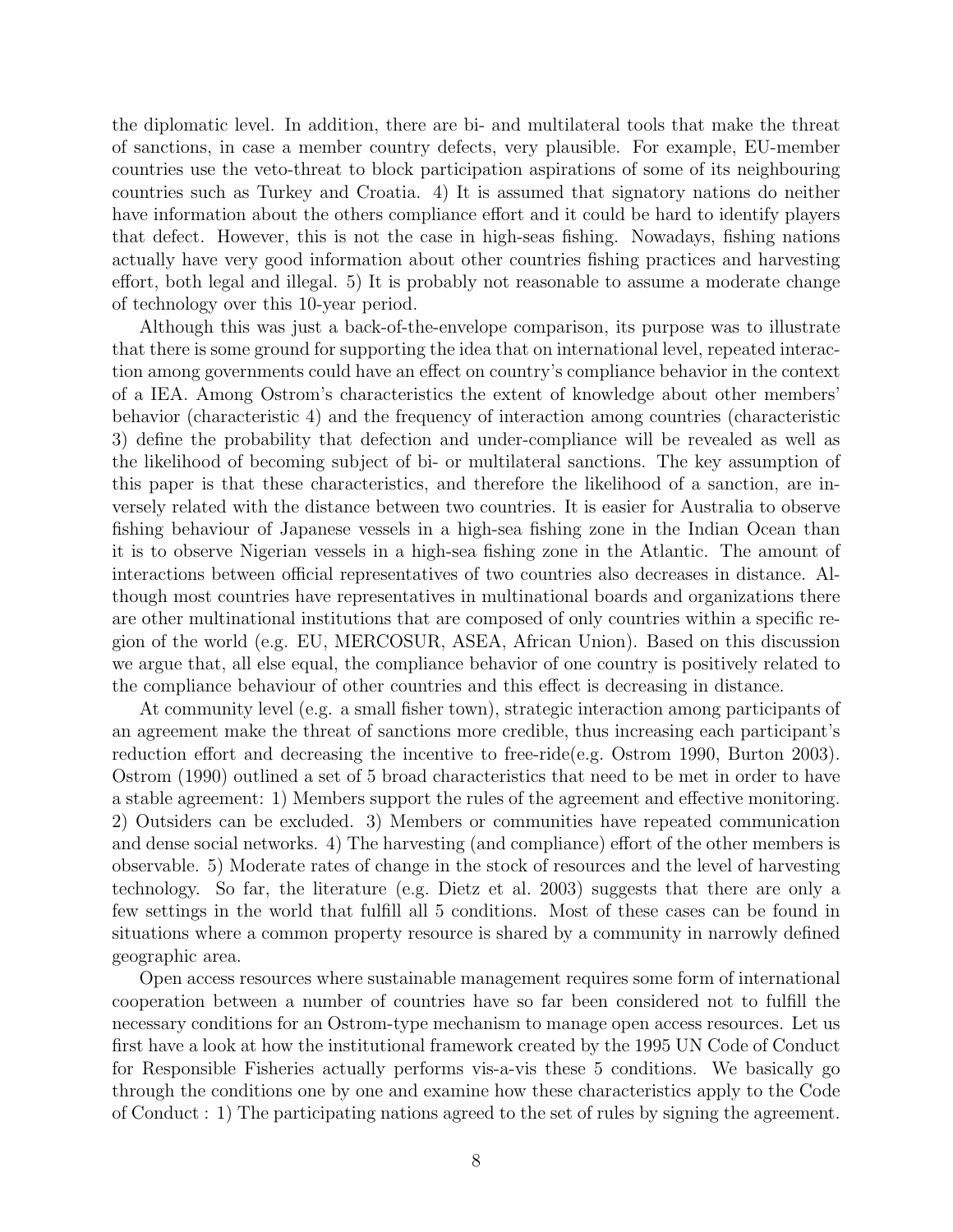Although the Code of Conduct is voluntary, there is some legal document were signees clearly indicated their approval. If one member country defects from the agreement there is at least the possibility for other members to refer to the legal document. 2) The Code of Conduct was signed by 53 countries that account for 96 % of the global marine catch. Although it is not possible to exclude the fishing nations responsible for the remaining  $4\%$  of the global catch, we are confident that new entrants play a negligible role. 3) Although the fishing industries from different nations do not engage in frequent face-to-face communication, the official representatives of the signatory countries do. They meet permanently in international boards (e.g., UN general assembly meetings, WTO meetings) and engage in a wide number of negotiations (e.g., EU and NATO enlargement). Hence, there is strategic interaction among the participant countries at least at the diplomatic level. In addition, there are biand multilateral tools that make the threat of sanctions, in case a member country defects, very plausible. For example, EU-member countries use the veto-threat to block participation aspirations of some of its neighboring countries such as Turkey and Croatia. 4) It is assumed that signatory nations do neither have information about the others compliance effort and it could be hard to identify players that defect. However, this is not the case in high-seas fishing. Nowadays, fishing nations actually have very good information about other countries fishing practices and harvesting effort, both legal and illegal. 5) It is probably not reasonable to assume a moderate change of technology over this 10-year period.

Although this was just a back-of-the-envelope comparison, its purpose was to illustrate that there is some ground for supporting the idea that on international level, strategic interaction among governments could have an effect on country's compliance behavior in the context of an IEA. Among Ostrom's characteristics the extent of knowledge about other members' behavior (characteristic 4) and the frequency of interaction among countries (characteristic 3) define the probability that defection and under-compliance will be revealed as well as the likelihood of becoming subject of bi- or multilateral sanctions. Following Beron, Murdoch & Vijverberg (2003) we suspect that these characteristics, and therefore the likelihood of a sanction, are related to the strength of interaction between these two countries. One common assumption is that the strength of interaction between the signatory countries is inversely related with the distance between two countries. First, distance has a significant impact on trade resulting in a more intense trade between closer countries (Anderson & van Wincoop 2004). And second, the amount of interactions between official representatives of two countries also decreases in distance. Although most countries have representatives in multinational boards and organizations there are other multinational institutions that are composed of only countries within a specific region of the world (e.g. EU, MERCOSUR, ASEA, African Union, Regional Fisheries Management Organizations).

### 3 Data

We compiled our dataset from a number of sources. Our main variable of interest, compliance with the Article 7 of the Code of Conduct, is taken from the study of Pitcher, Kalikoski, Ganapathiraju & Short (2009b). They evaluated<sup>[5](#page-8-0)</sup> the performance of all 53 sig-

<span id="page-8-0"></span> $5A$  more detailed description of the evaluation method can be found in Pitcher, Kalikoski & Ganapathiraju (2006)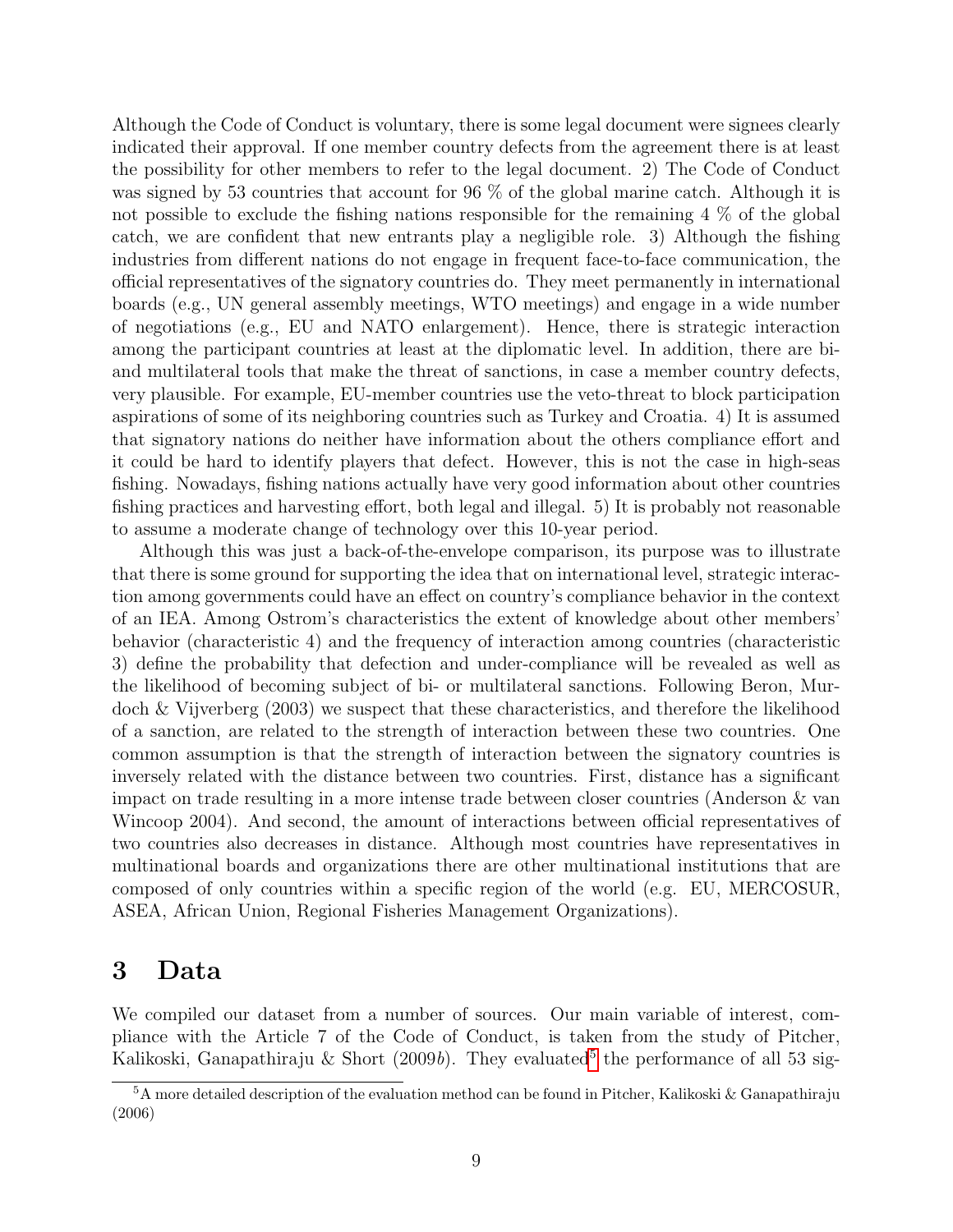natory countries<sup>[6](#page-9-0)</sup> using a set of 44 different score variables. Each score variable ranges from 0 to 10, with higher scores indicating better compliance. The definition of the score variables is directly drawn from the clauses of the Code. Pitcher, Kalikoski, Ganapathiraju & Short (2009b) used a great number of separate sources including: national legislation, international treaties (www.searoundus.org), country synopses from FAO, reports to FAO and NGOs, web-pages of national fisheries agencies, NGO web-pages as well as information of published work and fisheries experts to derive the compliance score for each country. To ensure consistency, a formal scoring protocol was employed. A subsample from this data has been used in Pitcher, Kalikoski, Short, Varkey & Ganapathiraju (2009) to evaluate 33 signatory countries' performance in ecosystem-based management of fisheries. In addition, Pitcher, Kalikoski, Ganapathiraju & Short (2009a) use the overall compliance scores from the report and regress it on corruption, the United Nations Human Development Index and the Yale Environmental Performance Index on participating countries compliance with the code. The latter study provides a basis for the choice of control variables in our empirical specification.

The 44 score variables can be divided into 6 different subgroups, which can then be broadly categorized into behavioral and intentional indicators. The former set of performance indicators, which are  $Requirements$ , monitoring, control and surveillance system  $(MCS)$  and Socio–Econ, summarizes measures, which requires real action. It contains mainly indicators that are quantifiable and have an immediate effect on fishing stocks.

In contrast, intentional measures contain a number of performance indicators that could be considered less tangible and implementation and maintenance of some of these indicators does not necessarily require large effort and funds from the government. These subgroups have a more symbolic character and evaluate a country's good intentions. It consists of the indicators *Objectives*, Framework and Precautionary.

Although both set of indicators are important to evaluate a country's compliance to the code of conduct, we expect a stronger strategic intergovernmental interaction in the indicators that measure actual behavior. For example, a fishing country that has updated its fleet to meet the criteria of minimizing by-catch wants its competitors in the same fishing area also to apply to this criterion. Hence, fulfilling this requirement of the code of conduct is costly and has a direct effect on the fishermen's competitiveness. In comparison, the complying nation is less interested whether the other fishing nation has developed plans and compiled a set of management objectives to meet the requirements of the code of conduct. An additional argument for the preference for the behavioral measures is that compliance to the intentional measures does not necessarily result in real action (Hosch et al. 2011).

We use similar empirical proxies as McWhinnie (2009) for technological capability, harvesting costs and government's ability to enforce compliance. As data on fishery specific technology is not available, we use the country's gross domestic product, GDP, to measure a country's technical capability. Data on GDP per capita (Purchasing Power Parity) stems from the Word Development Indicators (WDI 2007) and is varying between \$776 and \$32145 with a mean of \$11899. To capture harvesting costs we use the average distance from a country to the FAO zones it is operating, COST. We use a GIS-shapefile with coordinates of

<span id="page-9-0"></span><sup>6</sup>Given that these 53 countries account for 96 percent of the global marine catch, we are confident that sample selection bias plays a negligible role.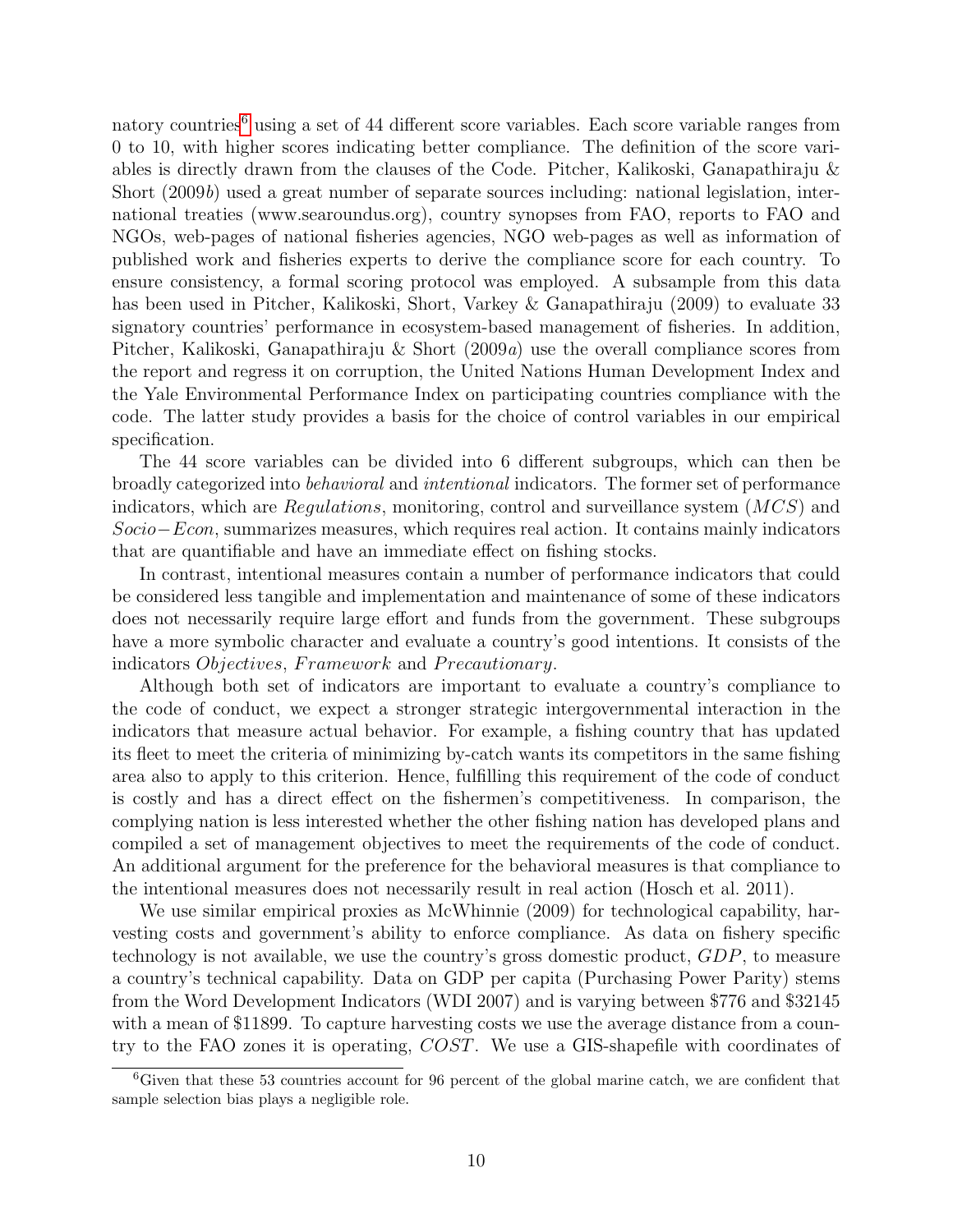ports in each country and identified the closest port to each FAO area. We then calculated the great circle distance from this port to the center of a FAO zone and repeated this step for each FAO zone the country is fishing in. These distances were weighted by the fish capture of the country in the respective FAO zone. In our sample Bangladesh, Senegal and Japan are on average high distance fishing countries, whereas the Philippines, Ireland and Peru are fishing the main part of their capture in waters close to their home port. The abililty to enforce compliance can be proxied via a country's level of good governance (Pitcher, Kalikoski, Ganapathiraju & Short 2009a). Therefore, we include a standard measure for quality of governance based on the International Country Risk Guide (ICRG) from the PRS group,  $GOV<sup>7</sup>$  $GOV<sup>7</sup>$  $GOV<sup>7</sup>$ . This is a composite indicator that combines, among others, information about governmental stability, bureaucratic quality and corruption. We further add a dummy variable EU that accounts for countries, who are subject to the EU's common fishery policy.

Furthermore, the country's cost of compliance is influenced by the degree of competition in the FAO area, COMPET. To capture this characteristic we construct the following indicator based on the FAO fishery statistics for each country  $i$   $(i = 1, ..., n)$ .

<span id="page-10-2"></span>
$$
COMPET_i = \sum_{z=1}^{Z} (\sum_{i=1}^{n} \frac{l_i}{f_i}) \times \frac{f_i}{\sum_{z=1}^{Z} f_i}
$$
(1)

where  $l$  is a dummy variable which is 1 whenever country  $i$  is fishing in zone  $z$ , with  $(z = 1, ..., Z)^8$  $(z = 1, ..., Z)^8$ , and  $f_i$  is the catch of country i in zone z. The first part of equation [\(1\)](#page-10-2) allows us to measure the strength of competition a country faces in each zone whereas the second part captures the importance of each zone for country  $i$  in relation to it's total fish catch. Our measure on environmental performance, BIO, stems from the Yale Environmental Performance Index (Emerson, Esty, Levy, Kim, Mara, de Sherbinin, Srebotnjak & Jaiteh 2010), which provides a composite index from six subareas. In line iwth Pitcher, Kalikoski, Ganapathiraju & Short  $(2009a)$ , we have chosen one of the subareas - biodiversity - for our measure of environmental performance of a country for the following reasons. First, there are concerns of high collinearity of the overall environmental performance index with the GDP of a country. This stems from the fact that 50  $\%$  of the index is based on environmental health variables, like water sanitation. Second, the biodiversity index is based on following variables: the national extend of protected areas, a measure of the degree to which the country's wildest areas are protected, the timber harvest rate and the oversubscription of water resources. In our opinion this subgroup captures the countries attitude to sustainable management and use of natural resources best. In our sample Yemen is the country with the lowest score of 13.7 and New Zealand has the highest score with 73.5 points. To measure the size of the fishing industry in relation to the country size, we use data on the export value of fish from the FAO Fisheries Statistics divided by GDP per capita of that country,  $EXPORT$ . The size of the fishing industry allows us to capture the potential of the industry to lobby against costly adaptations to more sustainable fishing measures. Bigger industries

<span id="page-10-0"></span><sup>&</sup>lt;sup>7</sup>Using the World Banks Good Governance Index as in Pitcher, Kalikoski, Ganapathiraju & Short (2009a) or Smith, Roheim, Crowder, Halpern, Turnipseed, Anderson, Bourillón, Guttormsen, Liguori, McNevin, O'Connor, Squires, Tyedmers, Brownstein, Carden, Klinger, Sagarin & Selkoe (2010) instead, does not change our main results.

<span id="page-10-1"></span><sup>8</sup> based on the 17 FAO major fishing areas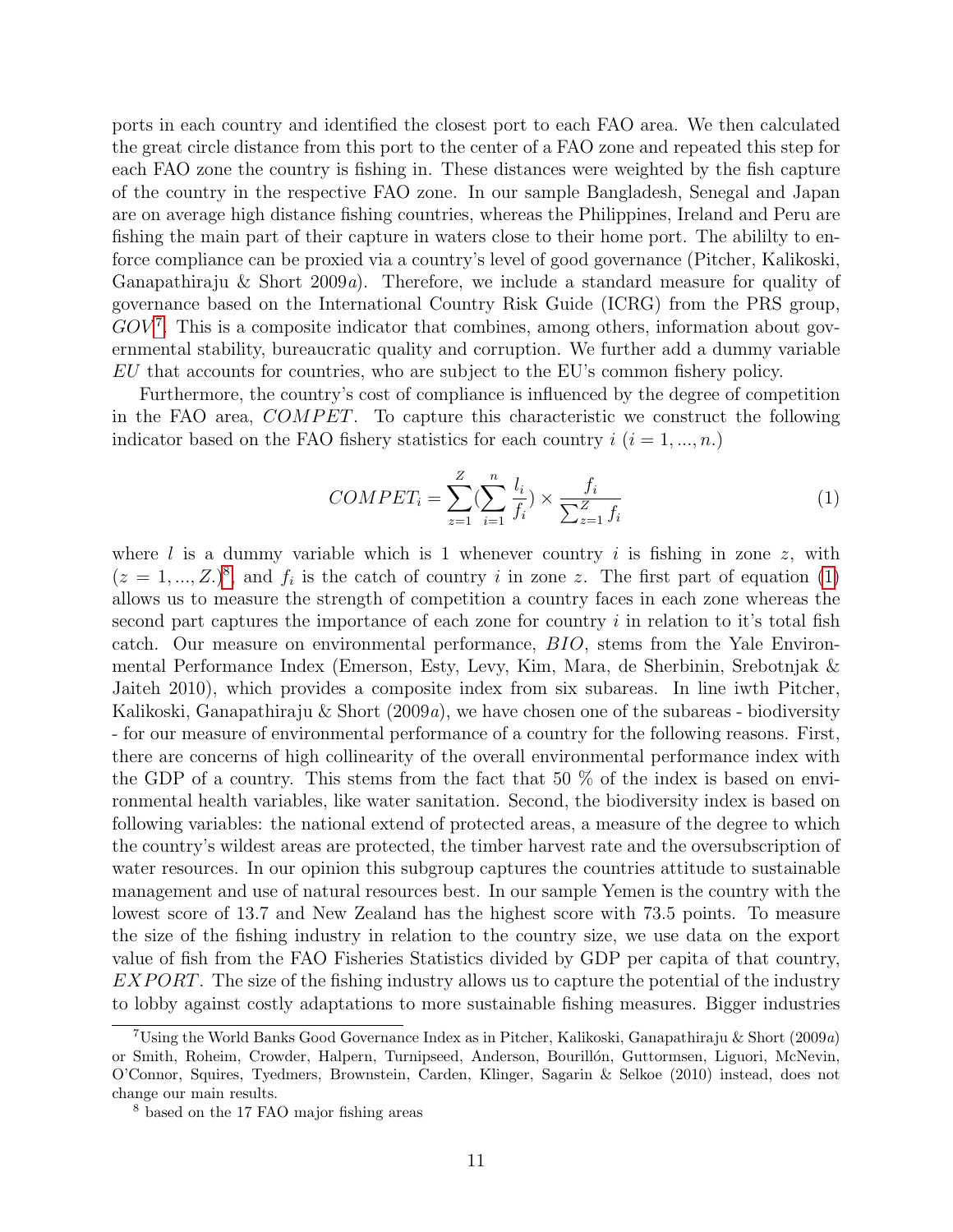will easier get attention by the government and politicians will avoid implementing policies, which could affect many voters negatively in the short run. The Code of Conduct does not only cover management of high-seas fish grounds but all fishing grounds including exclusive economic zones (EEZ) and inland fisheries. As the latter two areas are less of a concern of other signees we include a variable EEZ that is the fraction of the county's catches in its' EEZs of its total catches. Table [1](#page-11-0) reports descriptive statistics of the variables we use in our regressions.

| Variable          | Obs. | Mean     | Std. Dev. | Min.    | Max.      |
|-------------------|------|----------|-----------|---------|-----------|
| Regulations       | 49   | 2.548    | 1.735     | 0.143   | 7.286     |
| <i>MCS</i>        | 49   | 4.459    | 1.717     | 1.333   | 9.167     |
| Socio-Econ        | 49   | 3.772    | 1.902     | 0.333   | 8.000     |
| <i>Objectives</i> | 49   | 4.392    | 1.809     | 1.333   | 8.222     |
| Framework         | 49   | 4.977    | 2.006     | 0.857   | 7.857     |
| Precaution        | 49   | 3.771    | 2.287     | 0.667   | 7.667     |
| GDP               | 49   | 9341.047 | 10976.470 | 241.984 | 35959.340 |
| COST              | 49   | 717.200  | 1668.991  | 0.876   | 8960.758  |
| GOV               | 49   | 0.660    | 0.209     | 0.311   | 0.996     |
| ΕU                | 49   | 0.245    | 0.434     | 0.000   | 1.000     |
| <b>COMPET</b>     | 49   | 11.407   | 2.518     | 6.000   | 16.000    |
| BIO               | 49   | 49.353   | 15.656    | 13.700  | 73.500    |
| EXPORT            | 49   | 0.008    | 0.026     | 0.000   | 0.183     |
| EEZ               | 49   | 0.578    | 0.296     | 0.044   | 1.059     |

<span id="page-11-0"></span>Table 1: Descriptive Statistics

#### 4 Empirical Implementation

To determine the influence of intergovernmental relationship on the country's level of effort, as discussed in section 2.2, we base our empirical strategy on a spillover model of strategic interaction (Brueckner 2003). In this framework a country decides on the level of compliance  $c_i$ , but the country is simultaneously affected by the level of compliance chosen elsewhere, which indicates the spillover effect.<sup>[9](#page-11-1)</sup> This leads to following objective function for country i:

<span id="page-11-2"></span>
$$
V(c_i, c_j; X_i) \tag{2}
$$

<span id="page-11-1"></span><sup>&</sup>lt;sup>9</sup> Following Autant-Bernard & LeSage (2011) in static cross-sectional models of spatial interaction, where observations reflect a steady state equilibrium outcome, the countries' simultaneous decision on the level of compliance can be interpreted as representing a sequence that would occur over time during movement to the next steady state equilibrium.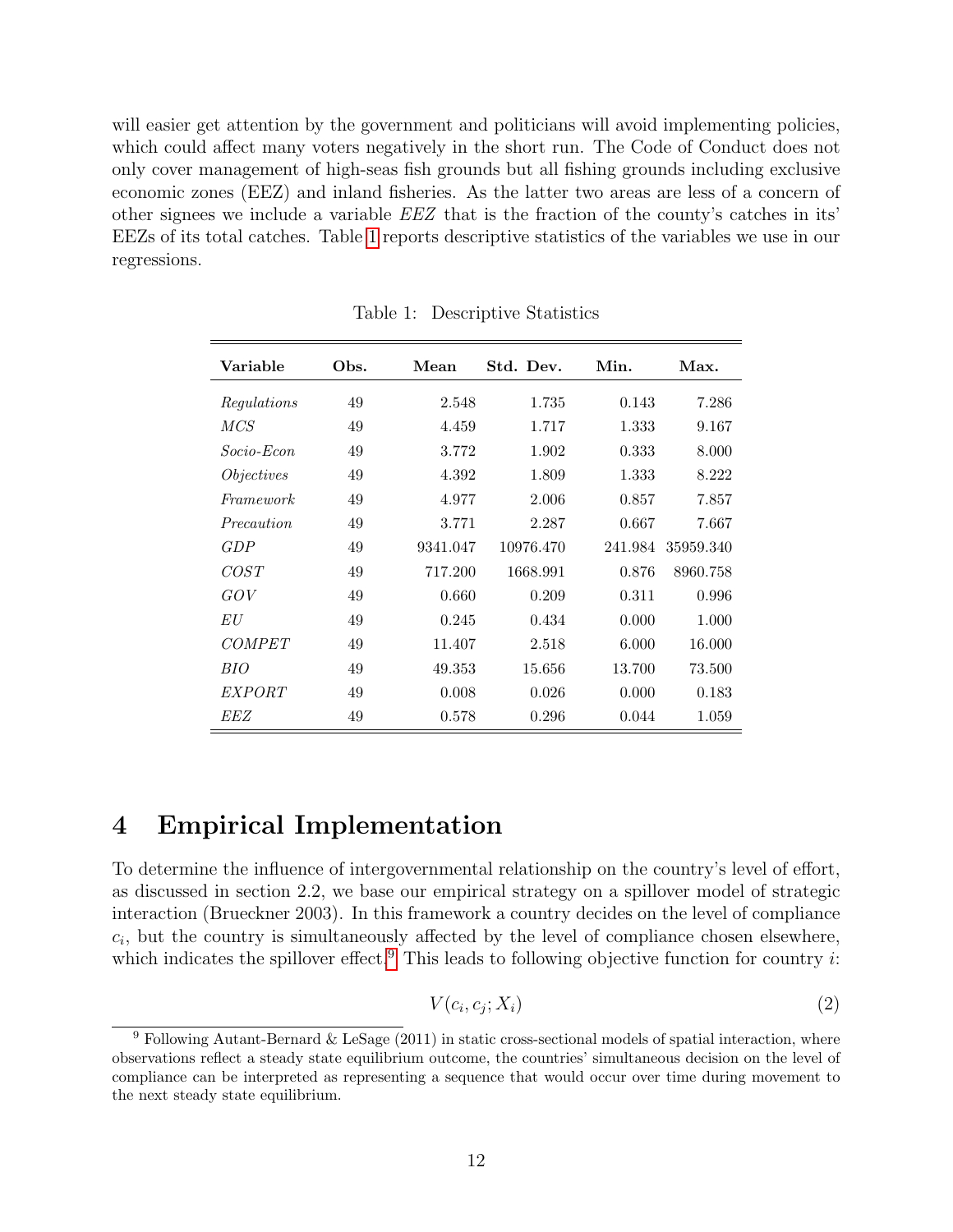where  $c_{-i}$  is a vector of the chosen level of compliance c by the other countries and  $X_i$  is a vector of intracountry characteristics of country  $i$ , which determine preferences for the  $i$ 's level of c. Country i chooses the level of  $c_i$  to maximize equation [\(2\)](#page-11-2). Due to the fact that this depends on both,  $c_j$  and  $X_i$ , the solution can be written as :

$$
c_i = R(c_j; X_i) \tag{3}
$$

where function R represents a reaction function, which indicates country's  $i$  response to the compliance behavior of the other countries. The position of the reaction function depends on the intracountry characteristics  $X$  of country  $i$ . Following our previous discussion on intergovernmental relationship we expect the sign of the reaction function's slope to be positive, which indicates that the decisions on the level of compliance is a strategic complement. For our empirical analysis of the effect of intergovernmental relations on compliance the econometric function takes the following general form

<span id="page-12-1"></span>
$$
c_i = \rho W_n c_j + X_i \beta + \epsilon_i \tag{4}
$$

where  $c_i$  is a  $i \times 1$  vector of the dependent variable,  $X_i$  is the  $n \times k$  matrix of control variables, β is the corresponding  $k \times 1$  vector of regression parameters and  $\epsilon_i$  is an error term.  $W_n$  is a  $n \times n$  spatial weighting matrix, with elements  $\omega_{ij}$ , which represents nonnegative weights that typically capture the pattern of interaction between country  $i$  and country  $j$ . The scalar autoregressive parameter  $\rho$  reflects the strength of interaction between country i and country j. Given our assumption that each country's level of effort is public knowledge to the other countries and that the decision of the own and the other countries decision are determined simultaneously<sup>[10](#page-12-0)</sup>, equation  $(4)$  cannot be consistently estimated using OLS since the spatial lag  $\sum_{j=1}^{J} \omega_{ij} c_j$  is endogenous and correlated with the error term  $\epsilon_i$  (Ord 1975, Anselin 1988). Estimation is further complicated due to another form of interdependence that arises in spillover models of strategic interaction. It is a often assumed that  $\epsilon_i$  includes omitted variables that are spatially dependent. In this case governments will share some unobserved, regional characteristics, that are correlated with the effort to comply with code's suggestions, e.g., countries fishing in high nutrition areas with plentiful fish which influences compliance scores. Spatial correlation in the error term can make OLS estimates inefficient (Anselin 1988). This leads to following definition of the error term.

<span id="page-12-2"></span>
$$
\epsilon_i = \lambda M_n \epsilon_i + v_i \tag{5}
$$

where  $M_n$  is a  $n \times n$  spatial weighting matrix, which is assumed to be the same as  $W_n$  in equation [\(4\)](#page-12-1).  $\lambda$  is again a scalar autoregressive parameter, which reflects the strength of interaction between country i and country j and  $v_i$  is a well-behaved  $n \times 1$  vector of error terms. To deal with the problem of a spatial autoregressive process in the dependent as well as in the error term we apply an instrumental variable (IV) type approach for crosssectional models as suggested by Kelejian & Robinson (1993) and Kelejian & Prucha (1998),

<span id="page-12-0"></span><sup>&</sup>lt;sup>10</sup> Following Autant-Bernard & LeSage (2011) in static cross-sectional models of spatial interaction, where observations reflect a steady state equilibrium outcome, the countries' simultaneous decision on the level of compliance can be interpreted as representing a sequence that would occur over time during movement to the next steady state equilibrium.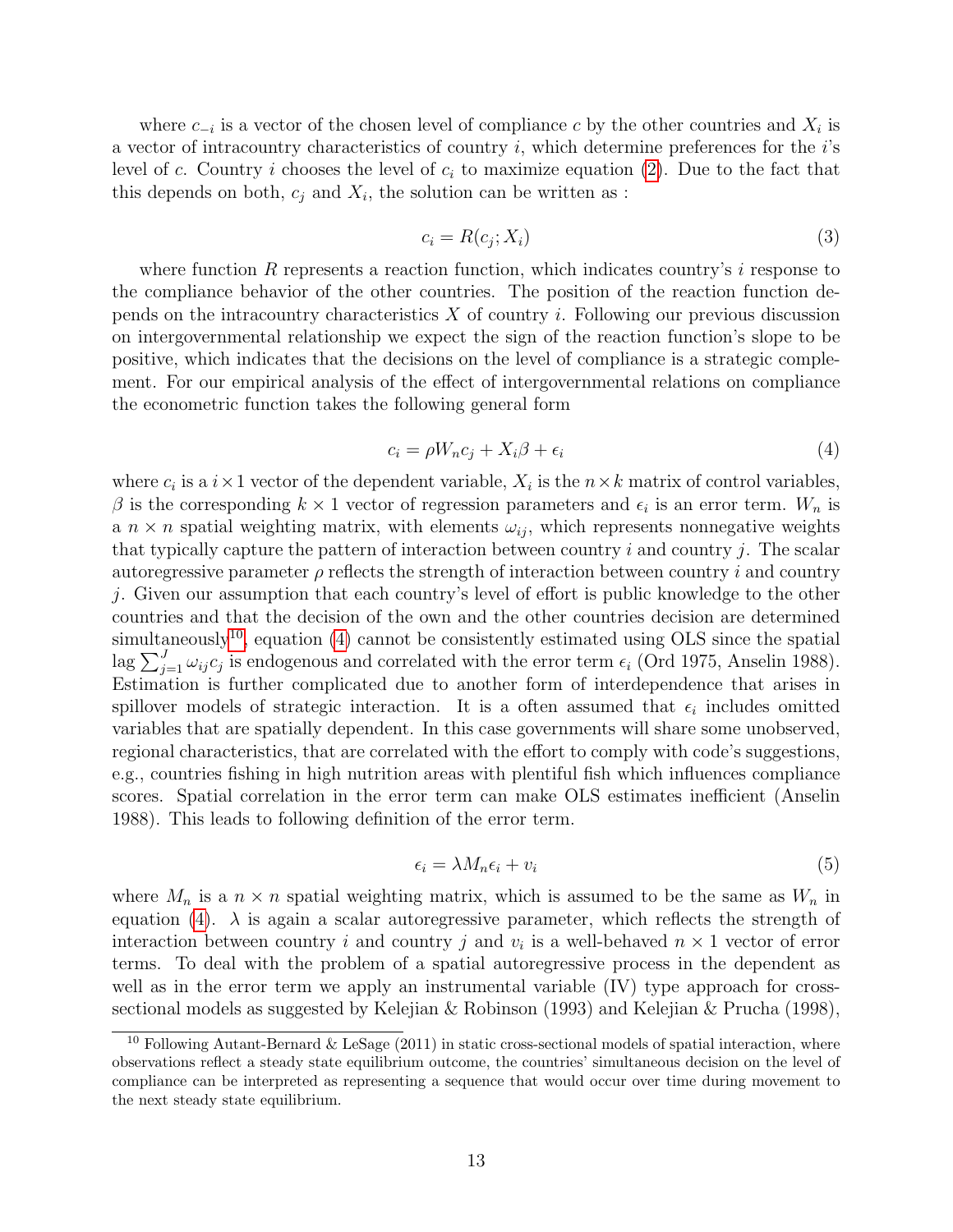proceeding in three steps.<sup>[11](#page-13-0)</sup> In the first step equation  $(4)$  is estimated using a two-stage least squares estimator (2SLS), where the matrix of exogenous instruments  $H$  is a subset of linear combinations of,  $X^*$ , the other countries' characteristics and,  $W_n$ , a weight matrix. In this step the spatial autoregressive process in the error term is ignored:

$$
H = (X, W_n X, W_n^2 X) \tag{6}
$$

Using  $Z = (W_n r_i, X)$  we can define the consistent, but not efficient, 2SLS estimator for  $\rho$ and  $\beta$  as

<span id="page-13-1"></span>
$$
\left(\tilde{\rho}, \tilde{\beta}'\right)' = \left(Z'P_H Z\right)^{-1} \left(Z'P_H c_i\right) \tag{7}
$$

where  $P_H = H (H'H)^{-1} H'$ . Although the first step deals with the simultaneity problem of the compliance decision, one still needs to account for the spatial autocorrelation in the error term. Therefore, in the second step, we derive the residuals from the first step to estimate  $\lambda$  and the variance  $\sigma_v^2$  of the i.i.d. error term in equation [\(5\)](#page-12-2) by general moments' method as proposed in Kelejian & Prucha (1999). This estimation method leads to a consistent estimation of  $\lambda$ . In the last step we apply a Cochrane-Orcutt transformation to the model to account for spatial correlation and reestimate equation [\(7\)](#page-13-1) by a 2SLS procedure. By this transformation we get  $r^*\left(\tilde{\lambda}\right) = r - \tilde{\lambda}W_n r$ ,  $X^*\left(\tilde{\lambda}\right) = X - \tilde{\lambda}W_n X$  and  $Z^*\left(\tilde{\lambda}\right) =$  $Z(\tilde{\lambda}) - \tilde{\lambda}W_nZ$ , which leads finally to the consistent and asymptotical normal generalized spatial two-stage least squares estimator (GS2SLS) for  $\rho$  and  $\beta$ 

$$
\left(\hat{\rho},\hat{\beta}'\right) = \left(\hat{Z}^*\left(\tilde{\lambda}\right)'\hat{Z}^*\left(\tilde{\lambda}\right)\right)^{-1}\hat{Z}^*\left(\tilde{\lambda}\right)'c^*\left(\tilde{\lambda}\right) \tag{8}
$$

Following our econometric strategy we estimate the following function for each of the 6 different compliance indicators:

$$
COMPL_i = \rho \sum_{j=1}^{J} \omega_{ij}COMPL_j + \beta_1 GDP_i + \beta_2 COST_i + \beta_3 GOV_i
$$
  

$$
\beta_4 EU_i + \beta_5 COMPET_i + \beta_6 BIO_i + \beta_7 EXPORT_i + \epsilon_i
$$
  
(9)

<span id="page-13-2"></span> $COMPL_i$  is the compliance score of country i,  $\omega_{ij}$  is a spatial weight assigned to country j by country *i*,  $COMPL<sub>j</sub>$  is the compliance behavior of country *j* and  $\rho$  is the corresponding parameter of interest. Strategic interaction between governments requires  $\rho$  to be statistically significant, where a nonzero coefficient implies that the country's level of compliance is a function of the effort made by other countries'. According to our hypothesis, we expect  $\rho$  to have a positive sign. The null hypothesis is that there is no strategic interaction effect between the governments, which suggests that the decision on the level of compliance

<span id="page-13-0"></span><sup>&</sup>lt;sup>11</sup>An alternative approach to estimate these models requires the use of maximum likelihood (ML) estimators. But recent literature has shown that the IV estimator approach is computationally simpler, has similar performance in small samples to ML and has no distributional assumption (Kelejian, Prucha & Yuzefovich 2004).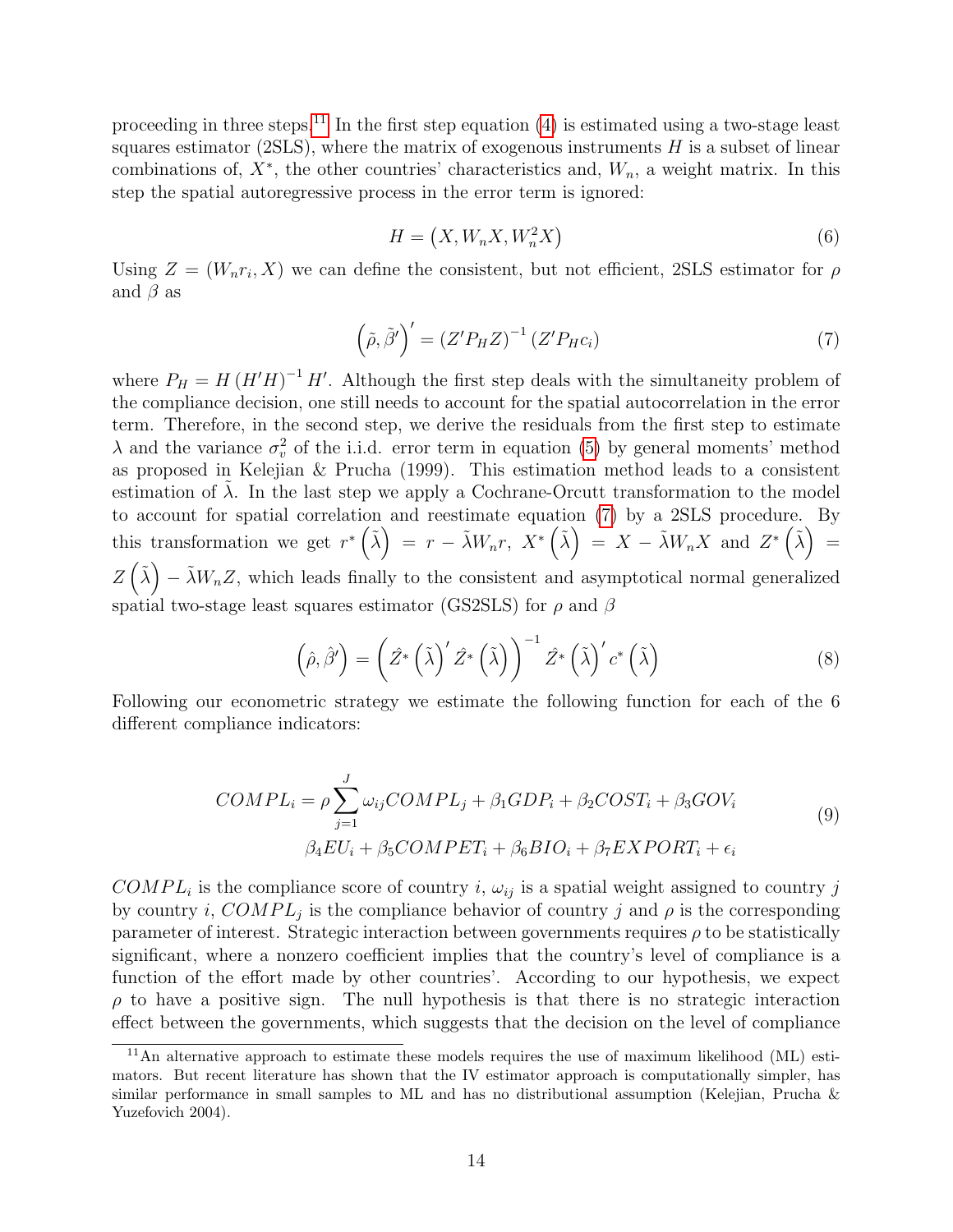is made independently. A country's decision on the level of effort is, of course, not only the outcome of strategic interaction between governments. We expect the country's with higher technological capabilities to achieve better compliance score. Mean distance to the fishing areas, COST, and mean competition among the FAO zones, COMP, are expected to be negatively correlated with compliance behavior. GOV should depict a positive sign. A country's effort to preserve biodiversity, BIO, is expected to have a positive sign. In contrast, we expect that a strong fishing industry,  $EXPORT$ , has a negative influence on the compliance score. Following Gray & Hatchard (2003) and Daw & Gray (2005) the EU common fishery policy (CFP) can be seen as a political success but an environmental failure. Due to the strict top-down structure of the CFP and a choice of fishery management tools giving the wrong incentives the CFP leads to an alarming state of many fish stocks within the European waters. Therefore we expect the sign of EU to be negative.

To capture the spatial relationship distance information was generated by using longitude and latitude information (taken from the CEPII database) of each country's most populated cities and are calculated according to the great circle formula. Choosing the most populated cities and not the capitals of a country for our distance calculation allows us to capture the distance between the economic centers of the countries. We use the squared inverse distance between the most populated cities of each country pair to determine the off diagonal elements of the matrix ,W. Using the squared inverse distance simply assigns closer countries a stronger weight than more remote ones. Finally, matrix  $W$  got row standardized.

### 5 Results

#### 5.1 Regression Results

We first estimated equation [\(9\)](#page-13-2) for each of the three behavioral compliance indicators, regulations, MCS and Socio-Econ (see Table [2\)](#page-15-0).

The sign of the spatial lag  $\rho$  is positive and significant at the 1%-level in 2 out of 3 cases. This suggests that a country's compliance behavior is positively influenced by the compliance of other signatory countries. Our empirical proxies for harvesting technology  $(\ln(GDP))$  and costs  $(COST)$  do not appear to have a significant impact on enforcement behavior. These results are in line with McWhinnie (2009). Countries with a higher quality of institutions have significantly better compliance scores. As expecteded, members of the European Union  $(EU)$  sharing the EU CFP have on average a lower compliance score. The remaining indicators for cost of compliance, average competition in the FAO area  $(COMPET)$ , a country's effort to protect biodiversity  $(BIO)$  and the importance of the fishing industry  $(EXPORT)$ do not depict a significant coefficient. The choice of instruments passes the Hansen-J test for over-identification and the second stage estimates yield a sufficiently large  $R^2$  between 0.5 and 0.8 depending on the compliance indicator. In contrast to the previous compliance indicators, we do not find a significant spatial relationship among country's compliance behavior captured by our weakest behavioral indicator, Socio−Econ. Socio−Econ evaluates how the government manages conflicts among different fishing sectors, how the needs of indigenous people and local fishing communities are met.

In addition to the enforcement of behavioral objectives, we repeated our exercise for the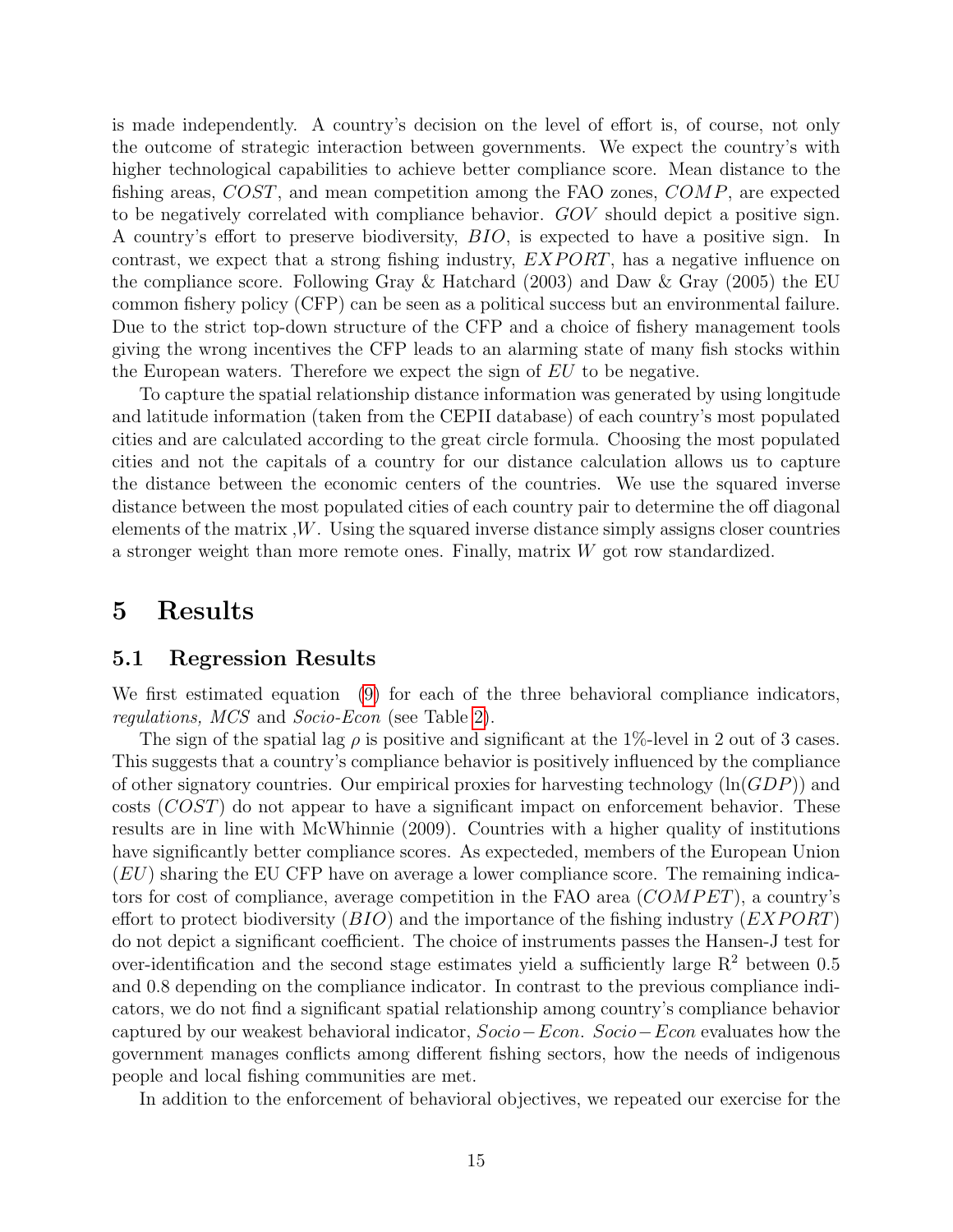|                          | Regulations | Monitoring  | $Socio-Econ$ |
|--------------------------|-------------|-------------|--------------|
| $\rho$                   | $0.652***$  | $0.776**$   | $-0.104$     |
|                          | (0.151)     | (0.298)     | (0.386)      |
| ln(GDP)                  | 0.002       | $-0.058$    | 0.031        |
|                          | (0.034)     | (0.039)     | (0.040)      |
| COST                     | $-0.010$    | 0.060       | 0.048        |
|                          | (0.052)     | (0.092)     | (0.151)      |
| GOV                      | $5.546***$  | $7.433***$  | $5.859***$   |
|                          | (1.631)     | (2.155)     | (2.126)      |
| EU                       | $-1.138***$ | $-1.281***$ | $-0.581$     |
|                          | (0.354)     | (0.436)     | (0.487)      |
| COMPET                   | $-3.691$    | 1.944       | $-6.583$     |
|                          | (5.694)     | (9.138)     | (9.376)      |
| BIO                      | 0.003       | $-0.002$    | $0.031***$   |
|                          | (0.008)     | (0.012)     | (0.011)      |
| EXPORT                   | 2.164       | 4.050       | $-5.438$     |
|                          | (2.980)     | (5.529)     | (4.826)      |
| EEZ                      | 0.668       | 0.128       | 0.686        |
|                          | (0.483)     | (0.652)     | (0.853)      |
| Hansen J-Statistic       | 0.291       | 0.842       | 0.301        |
| Anderson-Rubin Wald test | 0.000       | 0.000       | 0.000        |
| $1^{st}$ stage F-Test    | 0.000       | 0.000       | 0.000        |
| $R^2$                    | 0.957       | 0.595       | 0.540        |

<span id="page-15-0"></span>Table 2: Determinants of compliance with behavioral objectives

Notes: Weight Matrix: Squared Inverse Distance. 49 observations. Robust standard errors in parenthesis. \*\*\*, \*\*, \* indicate significance at the 1, 5 and 10%-level, respectively.

intentional indicators, objectives, framework and precaution, as well, which is summarized in Table [3.](#page-16-0) Strategic interaction plays a significant role on enforcement effort regarding precaution (at the 5%-level) but not in the case of framework and objectives. Once again, quality of governance is the main driver of compliance behavior. In contrast to the behavioral compliance scores, effort to protect biodiversity is significantly positively correlated with compliance in all three areas.

#### 5.2 Robustness and Sensitivity

Due to the fact that theory doesn't provide guidance in the choice of the weighting matrix, we start to test the robustness of our results by analyzing the sensitivity of our model speci-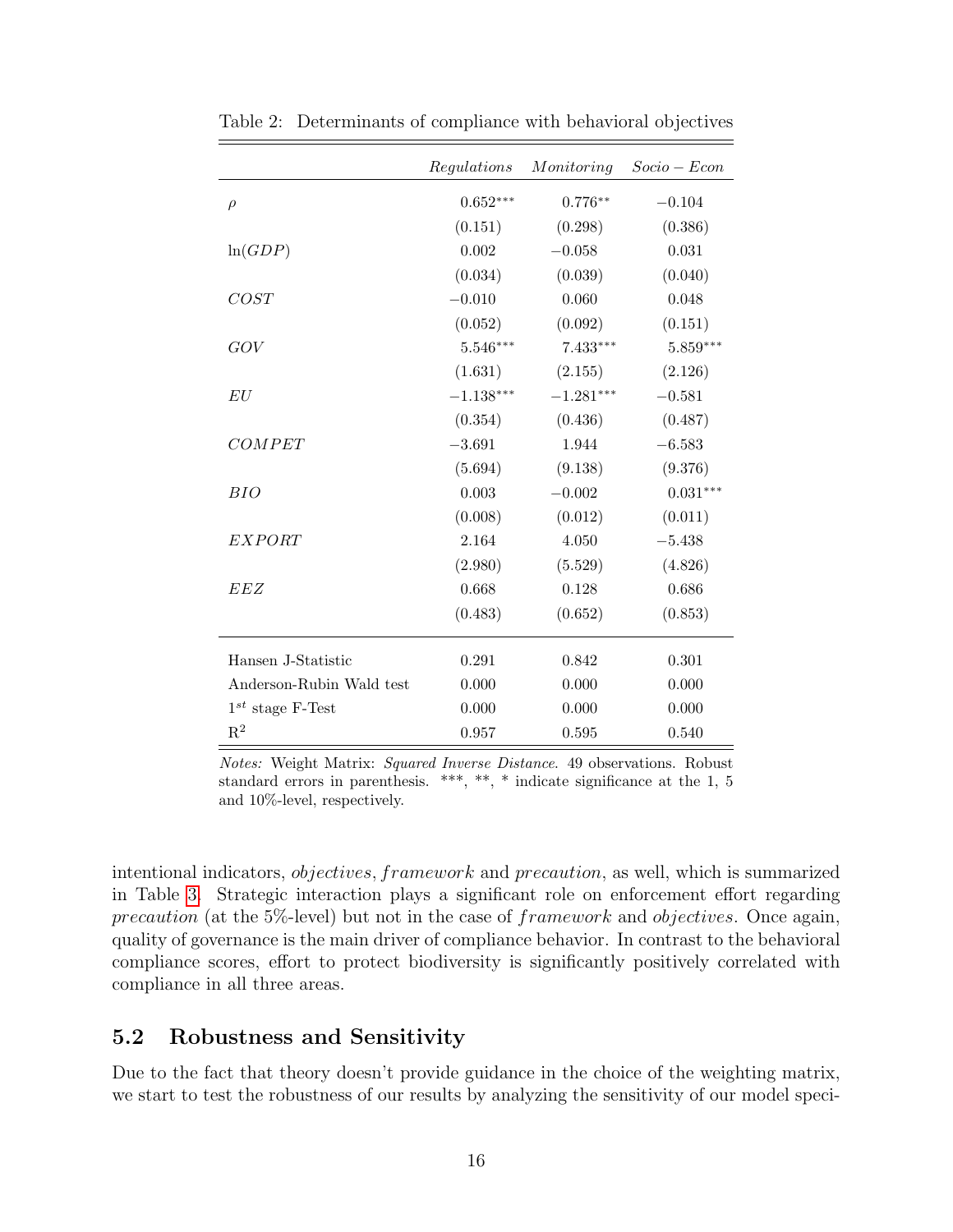|                          | Precaution | Framework  | <i>Objectives</i> |
|--------------------------|------------|------------|-------------------|
| $\rho$                   | $0.435***$ | 0.178      | $0.522*$          |
|                          | (0.177)    | (0.307)    | (0.305)           |
| ln(GDP)                  | 0.004      | $-0.005$   | $-0.029$          |
|                          | (0.025)    | (0.026)    | (0.029)           |
| COST                     | 0.028      | $-0.072$   | $-0.021$          |
|                          | (0.059)    | (0.067)    | (0.075)           |
| GOV                      | 7.547***   | $7.217***$ | $7.113***$        |
|                          | (1.412)    | (1.754)    | (1.802)           |
| EU                       | $-0.083$   | $-0.595$   | $-0.957**$        |
|                          | (0.383)    | (0.421)    | (0.442)           |
| COMPET                   | $-7.866$   | $-10.124$  | $-10.813$         |
|                          | (7.086)    | (6.509)    | (6.990)           |
| BIO                      | $0.016**$  | $0.037***$ | $0.019**$         |
|                          | (0.007)    | (0.010)    | (0.010)           |
| <b>EXPORT</b>            | $-2.363$   | $-1.661$   | 0.625             |
|                          | (3.277)    | (3.016)    | (2.899)           |
| EEZ                      | 0.286      | 0.756      | 0.597             |
|                          | (0.636)    | (0.819)    | (0.763)           |
| Hansen J-Statistic       | 0.315      | 0.858      | 0.223             |
| Anderson-Rubin Wald test | 0.000      | 0.003      | 0.000             |
| $1^{st}$ stage F-Test    | 0.000      | 0.000      | 0.000             |
| $\mathbf{R}^2$           | 0.778      | 0.689      | 0.841             |

<span id="page-16-0"></span>Table 3: Determinants of compliance with intentional objectives

Notes: Weight Matrix: Squared Inverse Distance. 49 observations. Robust standard errors in parenthesis. \*\*\*, \*\*, \* indicate significance at the 1, 5 and 10%-level, respectively.

fication on the choice of the weighting matrix. Therefore, a variety of spatial weight matrices are constructed.[12](#page-16-1) First, a weight matrix of spatial interdependence is calculated using the simple inverse distances between the most populated city of each country pair in our sample. This underlies a linear relationship between distance and strength of interdependency between the governments. The results stay relatively stable in sign and strength. But it can be observed that with this weighting scheme the differences between the intentional and behavioral measures of compliance decreases. This suggests that by giving closer countries a stronger weight (i.e., squared inverse distance) the importance of real action increases while the importance of just intentions decreases. Second, we apply a nearest neighbor concept,

<span id="page-16-1"></span><sup>12</sup> Again all matrices are row standardized.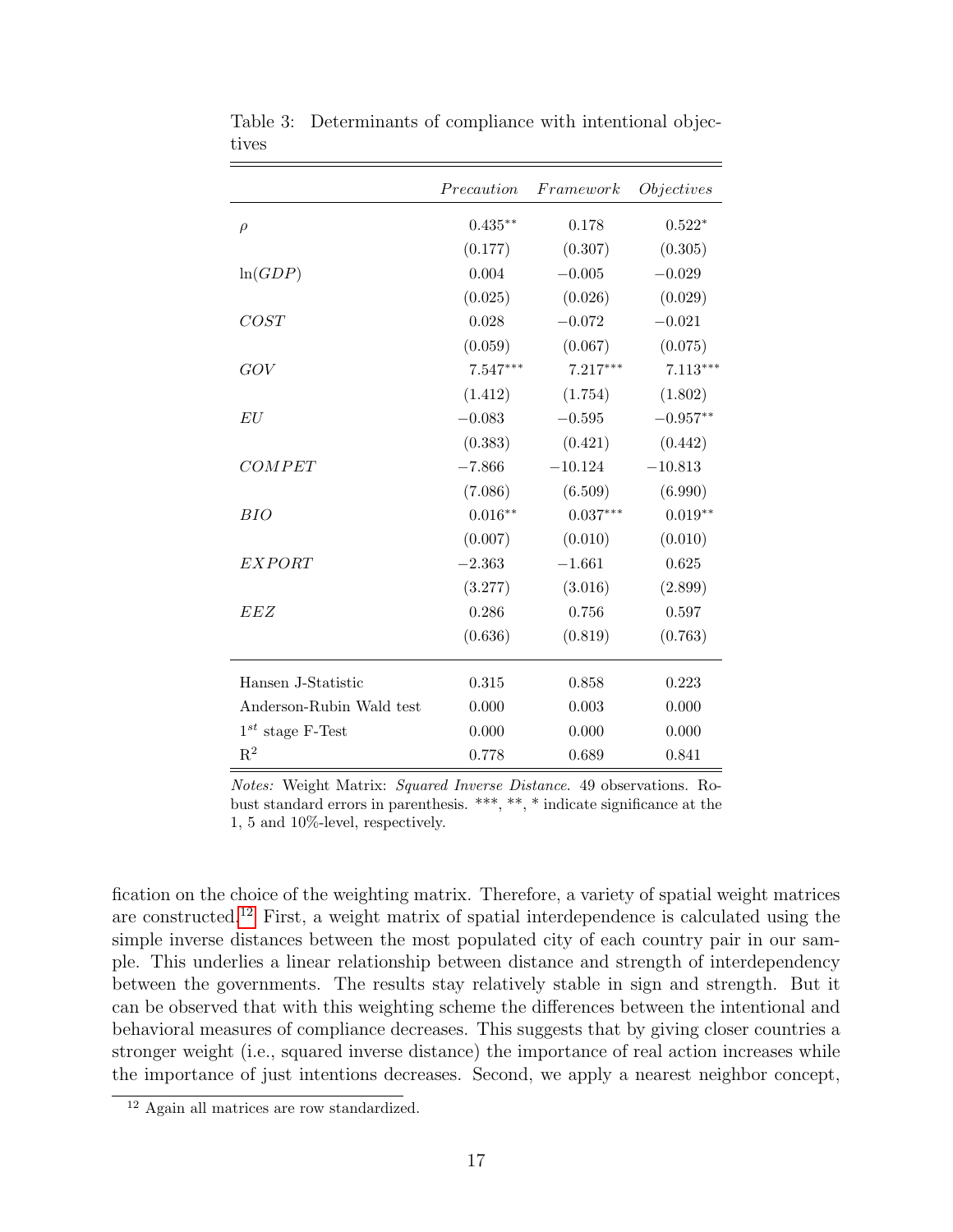where countries are defined to be neighbors if the distance between their most populated cities is less than 3150 kilometers, which is the minimum distance from the most remote country in our sample to his nearest neighbor. This cut-off point has been taken in order to avoid a so called 'island states' effect in weight matrices (Anselin 1988). The off diagonal elements of the weight matrices have been determined in the following way. If countries are outside those distance bands, they are assigned a value of 0 else the off diagonal elements of the matrices are defined by the squared inverse distance as in the basic specification. The results stay relatively robust, with a stronger interdependence in the behavioral indicators than in the intentional ones.

Next, to get an emphasis in the political interdependencies between the governments we augment the distance based weighting matrix by a political measure. Therefore, based on the paper of Rose & Spiegel (2009) we construct a weight based on mutual involvement in 443 IEAs and distance in the following way

$$
w_{ij} = \left(\sum_{t=1}^{T} \frac{1}{\sum_{t=1}^{T} t_i} \times g\right) \times \frac{1}{d_{ij}^2}
$$
\n(10)

where  $q = 1$  if country i and j signed treaty t and else 0. d is the great circle distance between the most populated cities of country i and j. Using this weight matrix reveals a more equal distribution of interdependence between the different compliance indicators. Two out of three behavioral indicators as well as two out of three intentional indicators yield significant estimates of interdependence with a rho between 0.50 and 0.64 and t-values between 1.97 and 2.37.

#### 5.3 Determining the impact of spatial spillovers

The dependence structure in a spatial regression model allows us to retrieve more detailed information about the interaction effects (LeSage & Pace 2009). Consider for example the effect of institutional quality,  $GOV$ . An improvement in this variable in country i will have a direct effect on the compliance of country  $i$  as well as an indirect effect on the compliance of all other countries due to the spatial dependence  $^{13}$  $^{13}$  $^{13}$ . Following LeSage & Pace (2009) the magnitude of the spatial spillover will depend upon the position of the countries in space, the degree of connectivity among them, which is determined by the spatial weight matrix W, the parameter  $\rho$ , which represents the strength of spatial dependence in our variable of interest and the parameter  $\beta$ . The total effect of a change in the explanatory variable consists of three components: the direct effect, due to the change in the explanatory variable; the indirect spatial spillover effects, which indicates the impact from the change in country i to the other countries; and a direct spatial spillover effect, which can be interpreted as a feedback loop. This feedback loop captures the effect that arises from a change of the explanatory variable in country  $i$  on the dependent variable in country  $j$  and the change in country  $j$  also affects the dependent variable in country  $i$ . Since the impact of changes in

<span id="page-17-0"></span><sup>&</sup>lt;sup>13</sup>Due to this interdependencies the derivative of  $y_i$  with respect to  $x_{jk}$  will be potentially non-zero and is determined by the spatial multiplier  $n^{-1}\iota'(I-\rho W)^{-1}\iota$  and the direct impact  $\beta_k$ , where n is the number of observations and  $\iota$  is a  $n \times 1$  vector of ones. The spatial multiplier captures the magnitude and distribution of the spatial spillovers in the system. For a more detailed discussion see (e.g. Anselin 2003).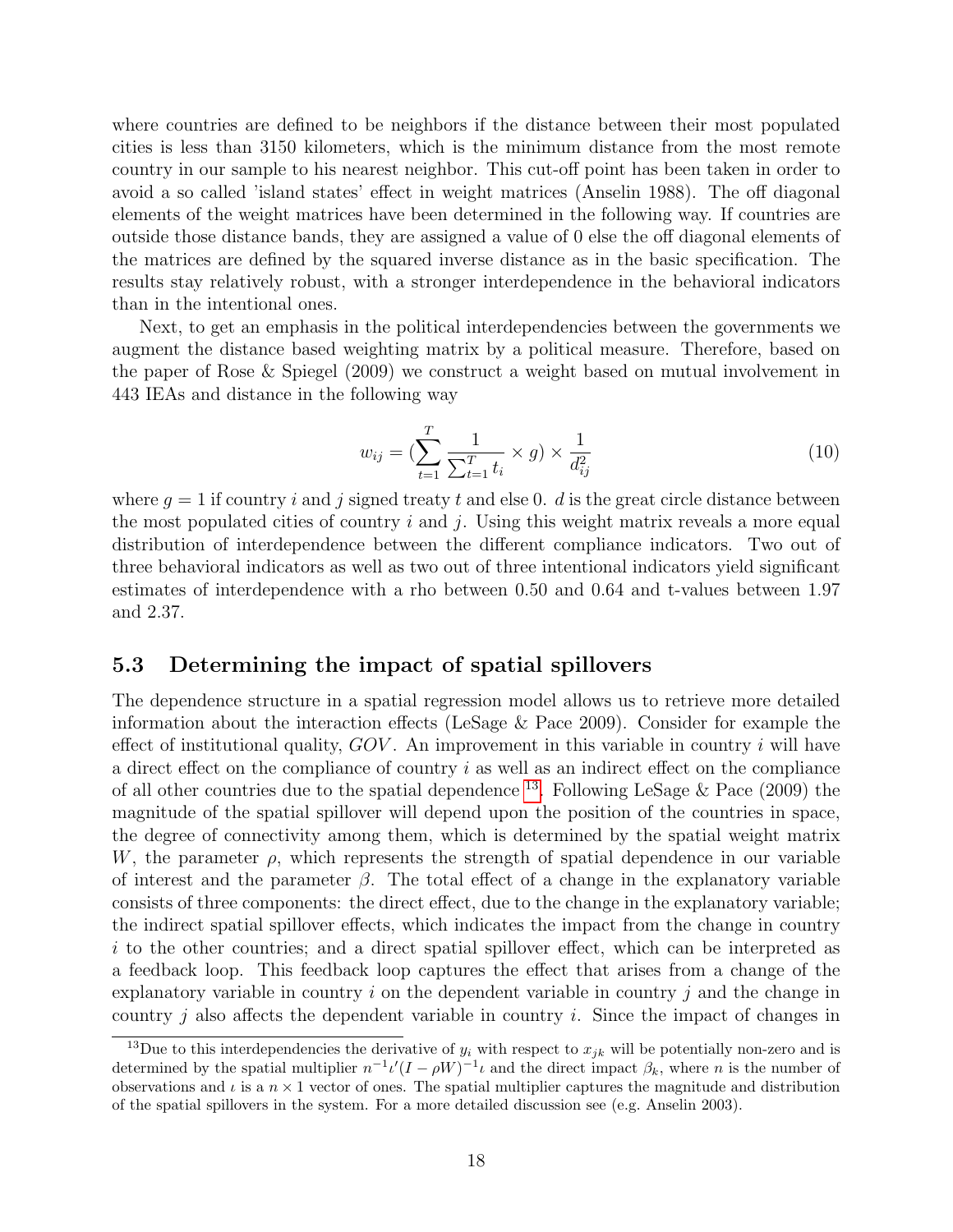the explanatory variables differs over all observations, LeSage & Pace (2009) suggest using scalar summary measures of these impacts. Table [4](#page-18-0) presents the scalar summary measures for a simultaneous marginal increase in the  $k^{th}$  explanatory variable accounting for spatial spillover effects and divided into direct, indirect and total effects.

|              |          | Cumulative Average Effects |          |           |                          |             |          |           |            |  |
|--------------|----------|----------------------------|----------|-----------|--------------------------|-------------|----------|-----------|------------|--|
|              |          | Regulations                |          |           | Monitoring<br>Precaution |             |          |           | Objectives |  |
| ln(GDP)      | Direct   | 0.003                      | (0.023)  | $-0.064$  | (0.107)                  | 0.004       | (0.019)  | $-0.031$  | (0.373)    |  |
|              | Indirect | 0.030                      | (0.277)  | $-0.081$  | (4.819)                  | 0.019       | (0.097)  | $-0.256$  | (0.159)    |  |
|              | Total    | 0.033                      | (0.286)  | $-0.145$  | (4.920)                  | $\,0.023\,$ | (0.108)  | $-0.056$  | (0.158)    |  |
| COST         | Direct   | $-0.011$                   | (0.025)  | $-0.007$  | (2.204)                  | 0.031       | (0.043)  | $-0.017$  | (0.163)    |  |
|              | Indirect | 0.004                      | (0.241)  | $-0.045$  | (15.801)                 | 0.062       | (0.254)  | 0.038     | (1.948)    |  |
|              | Total    | $-0.006$                   | (0.250)  | $-0.053$  | (15.977)                 | $\,0.093\,$ | (0.280)  | 0.022     | (1.985)    |  |
| GOV          | Direct   | $6.310***$                 | (0.590)  | 5.805     | (84.060)                 | $7.973***$  | (11.074) | 8.010     | (7.091)    |  |
|              | Indirect | 11.901                     | (23.527) | 5.961     | (1044.418)               | $7.115\,$   | (11.074) | 12.384    | (163.346)  |  |
|              | Total    | 18.208                     | (23.885) | 11.766    | (1063.031)               | 15.088      | 11.201   | 20.394    | (166.575)  |  |
| ${\cal E} U$ | Direct   | $-1.304^{\ast\ast\ast}$    | (0.187)  | $-0.834$  | (19.130)                 | $-0.084$    | (0.129)  | $-1.067$  | (0.696)    |  |
|              | Indirect | $-2.656$                   | (7.097)  | $-0.739$  | (202.430)                | $0.027\,$   | (0.508)  | $-1.544$  | (18.021)   |  |
|              | Total    | $-3.960$                   | (7.258)  | $-1.573$  | (205.789)                | $-0.574$    | (0.578)  | $-2.611$  | (18.376)   |  |
| COMPET       | Direct   | $-3.780$                   | (8.329)  | $-8.877$  | (314.966)                | $-8.111$    | (9.345)  | $-10.969$ | (23.011)   |  |
|              | Indirect | 0.896                      | (78.062) | $-16.420$ | (1683.090)               | 0.159       | (33.993) | $-5.408$  | (186.359)  |  |
|              | Total    | $-2.883$                   | (81.042) | $-25.296$ | (1688.258)               | $-7.951$    | 38.909   | $-16.377$ | (189.348)  |  |
| BIO          | Direct   | 0.004                      | (0.007)  | $-0.012$  | (0.250)                  | $0.017**$   | (0.009)  | 0.022     | (0.045)    |  |
|              | Indirect | 0.015                      | (0.101)  | $-0.019$  | (1.006)                  | 0.023       | (0.069)  | 0.044     | (0.801)    |  |
|              | Total    | 0.020                      | (0.105)  | $-0.030$  | (0.995)                  | 0.040       | (0.075)  | 0.067     | (0.816)    |  |
| EXPORT       | Direct   | 2.703                      | (4.652)  | $-1.868$  | (187.250)                | $-2.480***$ | (0.817)  | $-0.445$  | (6.367)    |  |
|              | Indirect | 9.760                      | (63.484) | $-5.454$  | (1249.884)               | $-1.595**$  | (0.736)  | 1.782     | (78.534)   |  |
|              | Total    | 12.463                     | (65.581) | $-7.322$  | (1261.876)               | $-4.075***$ | (0.723)  | 1.336     | (80.022)   |  |
| EEZ          | Direct   | $0.751***$                 | (0.205)  | 0.078     | (2.057)                  | $0.305**$   | (0.140)  | 0.617     | (0.991)    |  |
|              | Indirect | 1.253                      | (0.951)  | 0.065     | (20.949)                 | 0.389       | (1.131)  | 0.418     | (6.453)    |  |
|              | Total    | $2.004**$                  | (0.900)  | 0.144     | (21.288)                 | 0.695       | (1.224)  | 1.035     | (6.535)    |  |

<span id="page-18-0"></span>Table 4: Quantifying direct, indirect and total effects

Notes: Weight Matrix: Squared Inverse Distance. 49 observations. Spatial Multiplier: Regulations (2.813); Monitoring (6.113); Precautions (1.620). Inferential statistics are obtained by Monte Carlo simulation with 1000 replications. Standard errors in parenthesis.

In comparison to our previous estimates, as presented in Table [2](#page-15-0) and Table [3,](#page-16-0) we see a significant increase in the impact of changes of the explanatory variables on a country's compliance effort. Depending on the different compliance indicators the magnitude of the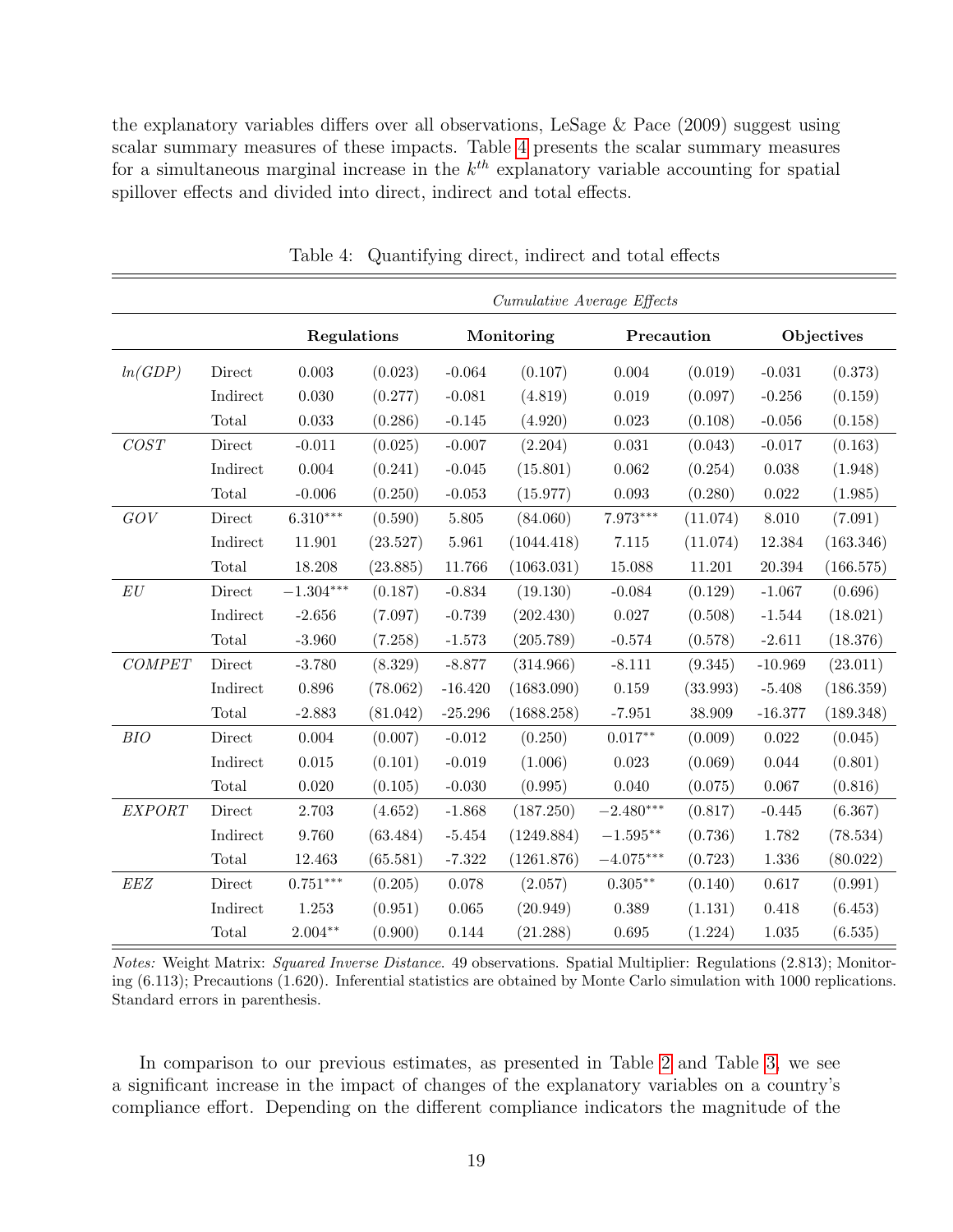increase in impact differs between  $1.620 \times \beta_k$  and  $6.113 \times \beta_k$ , which represents the size of the spatial multiplier. This suggests that ignoring the spatial spillover effects while estimating the factors determining the level of compliance will lead to biased estimates that underestimate the impact of the variables by a factor of 1.6 to 6.1, respectively. Focusing on the components of the total effect gives us an interesting insight on the importance of the spatial spillovers in our model of strategic interaction. For the compliance indicators that require real action, *regulations* and *monitoring*, we observe that the magnitude of the impact is mainly driven by spatial spillover effects cumulated over all regions in the sample. Compared to the direct effects the behavior of the other countries influences the decision on the level of compliance by country i in the extent of  $60\%$  to 79% respectively. Whereas in the case of the intentional indicator precautions the decision on the level of effort is just affected by the behavior of the countries in the extend of 36%. These results support our argument that the complying country is less interested whether other fishing nations have developed plans and compiled a set of management objectives to meet the requirements of the code of conduct than in measures that require real actions.

Since Table [4](#page-18-0) represents cumulative parameter estimates for a simultaneous marginal increase in the  $k^{th}$  explanatory variable, we are not able to examine the dissemination of the impact of a change in compliance effort of a particular country or group of countries in space. Therefore, following Egger, Larch, Pfaffermayr & Walde (2008), we exogenously change a single country's explanatory variable by a standardized amount  $\Delta\left(\hat{\beta}X_k\right) = 1$  and holding all other variables constant. This allows us to focus on the spatial spillover effect of a change in compliance effort, where the magnitude of the effect depends on the position of the country in space, the degree of connectivity among the countries and the strength of spatial dependence. Following our discussion on the intergovernmental relationship and compliance behavior we expect that strategic interactions between governments make a threat of sanctions for noncompliance more credible. Furthermore, we assume that the potential to sanction noncompliance is not equally distributed among the participating countries, but rather depend on specific characteristics, like the level of economic development. Therefore, we calculate the direct, indirect and total effect of a standardized change in an explanatory variable for country groups that differ in their level of economic development (Table [5\)](#page-20-0).

First, let us look at the case, where the quartile with the highest economic development changes their compliance behavior, measured by regulations, by one unit. With 3.866 the total effect of such a change will be far above the average effect and will be mainly driven by the spatial spillover effect. Now, let us consider the case where the quartile with the lowest economic endowment changes their compliance behavior by unity. With 2.500 the total effect is below the average effect and just about 2/3 of the total effect of the highest quartile. By looking on the distribution of the total effect into the direct and indirect effect we see that the difference of the impact of a standardized change on compliance behavior of the highest compared to the lowest quartile is mainly due to a change in the spatial spillover effect. This effect can be strongly observed in both behavioral compliance indicators, regulations and monitoring. In our intentional compliance indicator, precautions, the impact of the spatial spillover compared to the total effect as well as the difference between the highest and lowest quartile is not that strong, which again supports our argument that countries are more interested in real action than in good intentions. In a further step, we increase the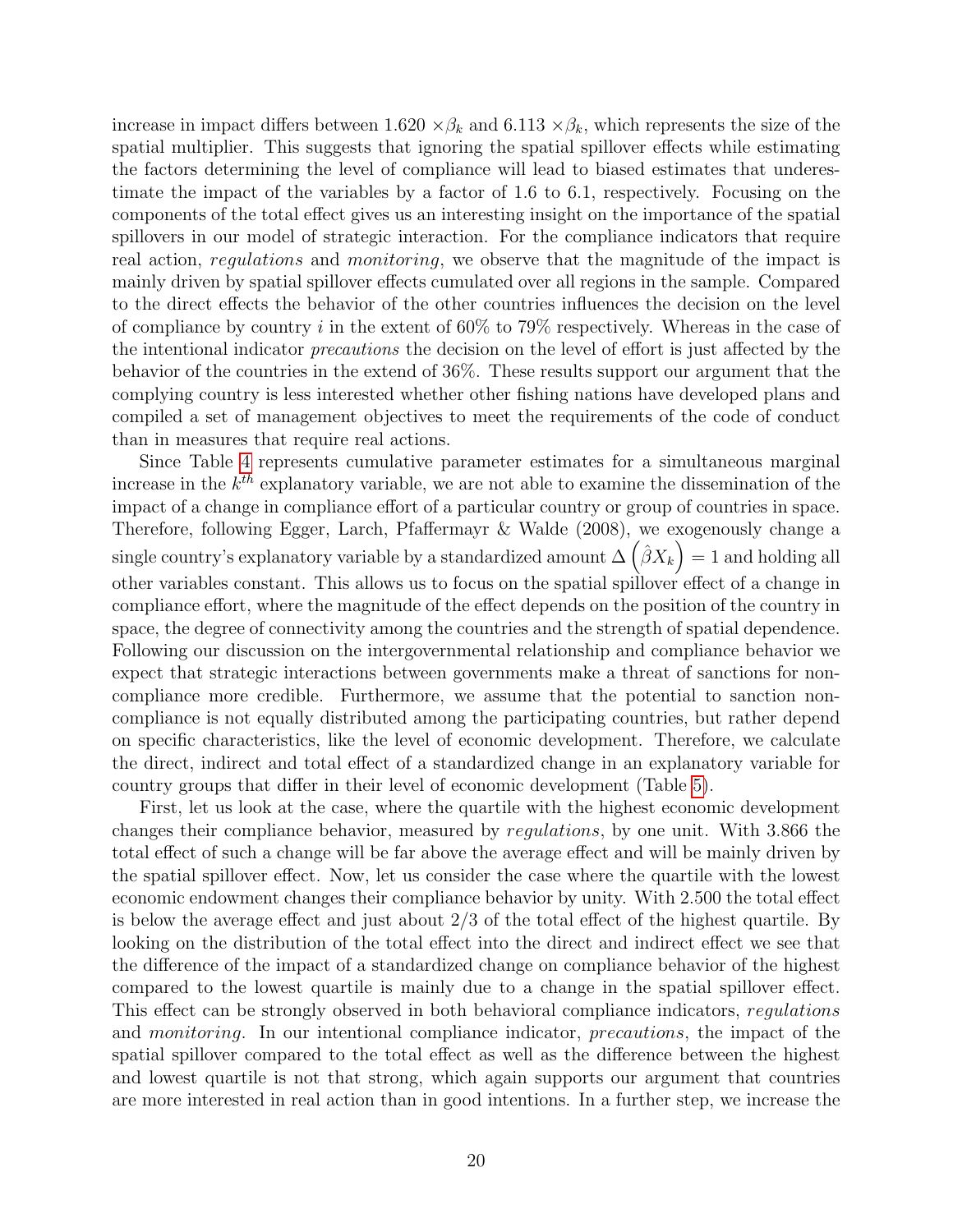|                   | Countrygroup                                   | <b>Direct</b> |          |             | Indirect  |           | <b>Total</b> |  |
|-------------------|------------------------------------------------|---------------|----------|-------------|-----------|-----------|--------------|--|
| Regulations       |                                                |               |          |             |           |           |              |  |
|                   | Average                                        | $0.145\,$     | (0.155)  | 2.322       | (6.108)   | $3.468\,$ | (6.245)      |  |
|                   | <b>Highest Quartile</b>                        | 0.224         | (0.340)  | 3.940       | (15.203)  | 5.164     | (15.521)     |  |
|                   | Lowest Quartile                                | $0.150\,$     | (0.118)  | 1.803       | (2.511)   | 2.953     | (2.600)      |  |
|                   | $1^{\mathit{st}}$ & $2^{\mathit{nd}}$ Quartile | 0.172         | (0.217)  | 2.848       | (9.291)   | 4.020     | (9.490)      |  |
|                   | $3^{st}$ & $4^{nd}$ Quartile                   | 0.120         | (0.101)  | 1.817       | (3.110)   | 2.938     | (3.193)      |  |
| Monitoring        |                                                |               |          |             |           |           |              |  |
|                   | Average                                        | $-0.398$      | (16.296) | 0.493       | (164.595) | $1.096\,$ | (167.247)    |  |
|                   | <b>Highest Quartile</b>                        | $-0.440$      | (19.477) | 0.067       | (418.910) | 0.627     | (428.271)    |  |
|                   | Lowest Quartile                                | $-1.275$      | (44.165) | 1.889       | (126.594) | $1.614\,$ | (101.144)    |  |
|                   | $1^{st}$ & $2^{nd}$ Quartile                   | $-0.187$      | (10.831) | $\,0.034\,$ | (252.879) | 0.846     | (258.490)    |  |
|                   | $3^{st}$ & $4^{nd}$ Quartile                   | $-0.600$      | (22.223) | $\,0.934\,$ | (99.087)  | $1.334\,$ | (93.386)     |  |
| Precaution        |                                                |               |          |             |           |           |              |  |
|                   | Average                                        | $0.058\,$     | (0.071)  | $1.007\,$   | (1.846)   | $2.065\,$ | (1.913)      |  |
|                   | <b>Highest Quartile</b>                        | $0.087\,$     | (0.132)  | $1.629\,$   | (4.156)   | $2.715\,$ | (4.283)      |  |
|                   | Lowest Quartile                                | 0.060         | (0.062)  | 0.797       | (0.975)   | $1.857*$  | (1.034)      |  |
|                   | $1^{st}$ & $2^{nd}$ Quartile                   | 0.068         | (0.092)  | 1.211       | (2.639)   | 2.278     | (2.726)      |  |
|                   | $3^{st}$ & $4^{nd}$ Quartile                   | 0.049         | (0.053)  | 0.810       | (1.098)   | 1.859     | (1.148)      |  |
| <i>Objectives</i> |                                                |               |          |             |           |           |              |  |
|                   | Average                                        | 0.142         | (0.102)  | 1.913       | (28.560)  | $3.055\,$ | (29.105)     |  |
|                   | <b>Highest Quartile</b>                        | 0.223         | (2.967)  | 3.164       | (72.173)  | 4.387     | (73.502)     |  |
|                   | Lowest Quartile                                | $0.150\,$     | (1.416)  | $1.513\,$   | (13.640)  | 2.663     | (13.979)     |  |
|                   | $1^{st}$ & $2^{nd}$ Quartile                   | 0.168         | (1.840)  | 2.319       | (43.780)  | 3.487     | (44.609)     |  |
|                   | $3^{st}$ & $4^{nd}$ Quartile                   | 0.117         | (0.970)  | 1.524       | (14.958)  | 2.641     | (15.230)     |  |

<span id="page-20-0"></span>Table 5: Spatial effects of a standardized change in an explanatory variable

Notes: Weight Matrix: Squared Inverse Distance. Rank Variable: GDP/capita (constant 2000). Spatial Multiplier: Regulations (2.813); Monitoring (6.113); Precautions (1.620). Inferential statistics are obtained by Monte Carlo simulation with 1000 replications. Standard errors in parenthesis.

group size to analyze the behavior of this effect in more detail. Therefore, we divided the sample in two equally sized groups, a group with relatively richer and a group with relatively poorer economies. Focusing on the total effect we are able to observe an interesting effect. Whereas the total effect of the group of poorer nations is nearly constant, the total effect of the group of richer nations changes significantly. This effect stays robust for both, the behavioral and intentional indicators.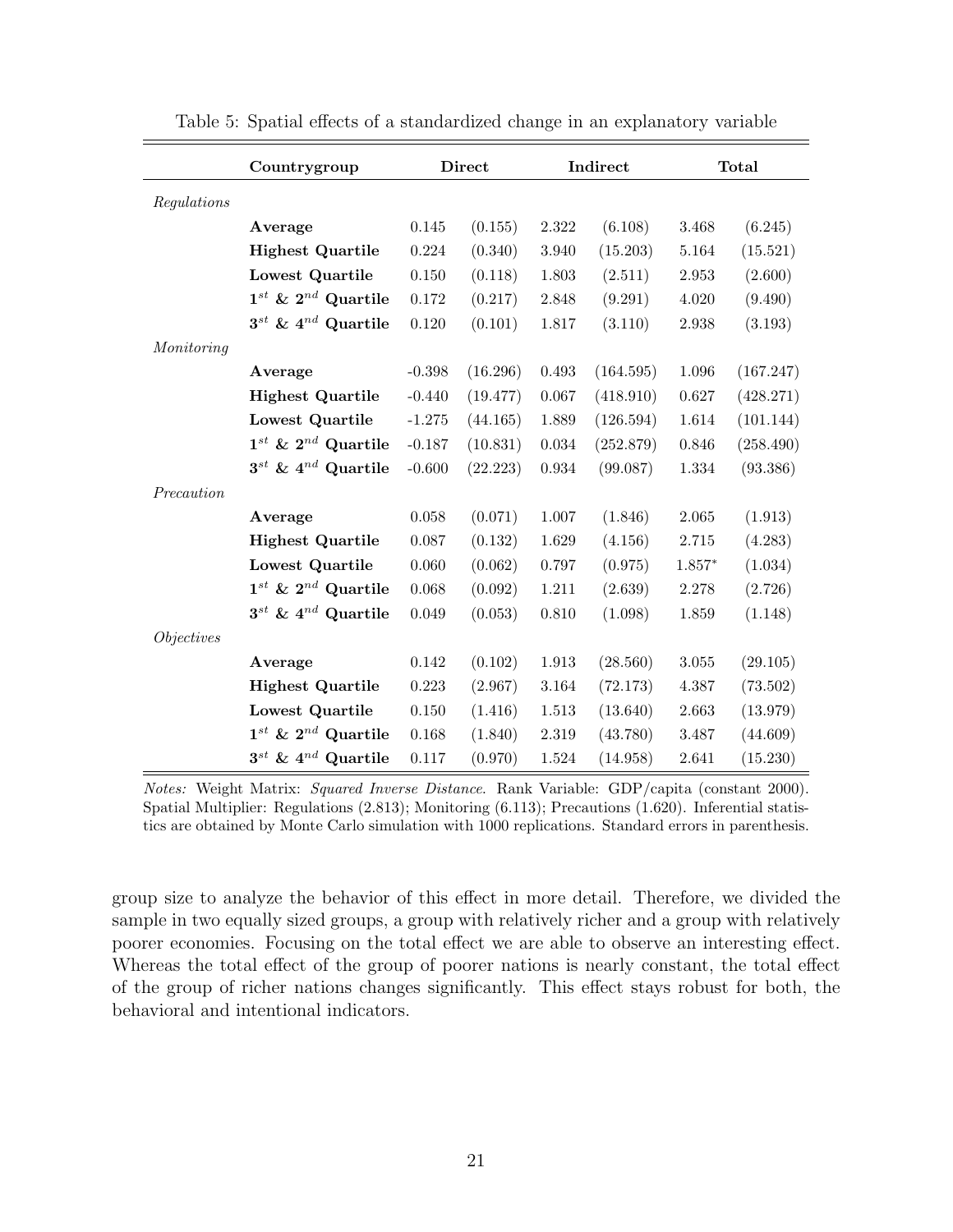# 6 Conclusion

So far, strategic interactions among participants have only been considered to be useful in enforcing the objectives of an agreement in the context of small communities. This paper suggests that some international environmental agreements and existing intergovernmental relations fulfill, to a certain extent, the criteria of an Ostrom-type mechanism to manage open access resources. Modern technology allows countries to observe other signatory countries' compliance behavior and repeated intergovernmental relationships make the threat of sanctions in the case of non-compliance credible. We use cross-section information on country-level compliance to the Articel 7 of the 1995 UN Code of Conduct for Responsible Fisheries to identify the drivers of the participating countries' effort levels. To estimate the effect of strategic interaction on one country's compliance behavior we use the spatial lag of the other countries' compliance behavior and apply a generalized spatial two-stage least square approach as suggested by Kelejian & Prucha (1998). We find strong support that a country's enforcement effort of objectives that require real action is positively related to the other signees' level of compliance. The relationship is rather weak for objectives that are more symbolic. We also find evidence that quality of governance, EU membership as well as a country's effort to protect biodiversity have an impact on compliance behavior. Furthermore, we find that the spatial spillover effect, i.e. the influence on the the other countries' decision on the level of compliance, is stronger for specific country groups, e.g. richer countries. This supports the idea of a pull effect on compliance on the international level.

Our results suggest that intergovernmental relationships have an impact on a country's effort to enforce the objectives of an IEA on open access resources. However, the low levels of overall compliance to the agreement indicate that strategic interaction on international level is not a sufficient constraint to ensure the sustainable management of an open access resource.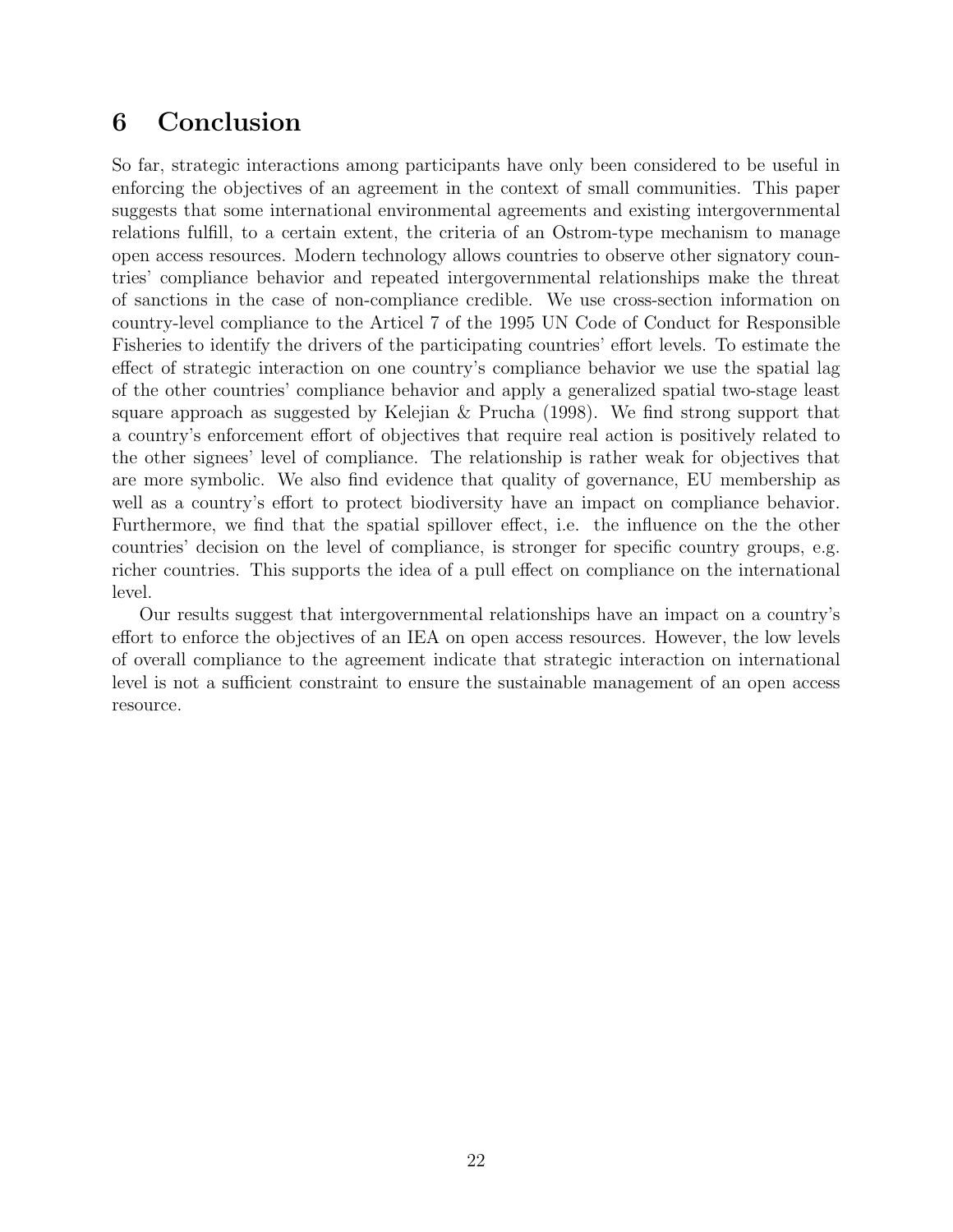## References

- Anderson, J. E. & van Wincoop, E. (2004), 'Trade costs', Journal of Economic Literature  $42(3), 691-751.$
- Anselin, L. (1988), Spatial Econometrics: Methods and Models, Kluwer Academic Publishers.
- Anselin, L. (2003), 'Spatial externalities, spatial multipliers and spatial econometrics', International Regional Science Review  $26(2)$ , 153-166.
- Autant-Bernard, C. & LeSage, J. P. (2011), 'Quantifying knowledge spillovers using spatial econometric models', Journal of Regional Science 51(3), 471–496.
- Barrett, S. (1994), 'Self-enforcing International Environmental Agreements', Oxford Economic Papers **46**, 878–894.
- Beron, K. J., Murdoch, J. C. & Vijverberg, W. P. (2003), 'Why cooperate? public goods, economic power and the montreal protocol', The Review of Economics and Statistics 85(2), 286–297.
- Bratberg, E., Tjøtta, S. & Oines, T. (2005), 'Do International Environmental Agreements Work?', Journal of Environmental Economics and Management 50, 583–597.
- Brueckner, J. (2003), 'Strategic interaction among governments: An overview of empirical studies', International Regional Science Review 26(2), 175–188.
- Buchholz, W., Haupt, A. & Peters, W. (2005), 'International Environmental Agreements and Strategic Voting', Scandinavian Journal of Economics 107(1), 175–195.
- Burton, P. S. (2003), 'Community Enforcement of Fisheries Effort Restrictions', Journal of Environmental Economics and Management 45, 474–491.
- Daw, T. & Gray, T. (2005), 'Fisheries science and sustainability in international policy: a study of failure in the european union's common fisheries policy', Marine Policy 29, 189–197.
- Dayton-Johnson, J. & Bardhan, P. (2002), 'Inequality and Conservation on the Local Commons: A Theoretical Exercise', Economic Journal 112, 577–602.
- Dietz, T., Ostrom, E. & Stern, P. C. (2003), 'The Struggle to Govern the Commons', Science 63, 331–349.
- Eckert, H. (2003), 'Negotiating Environmental Agreements: Regional or Federal Authority', Journal of Environmental Economics and Management  $46$ , 1–24.
- Egger, P., Larch, M., Pfaffermayr, M. & Walde, J. (2008), 'The eu's attitude towards eastern enlargement in space', Journal of Comparative Economics 36, 142–156.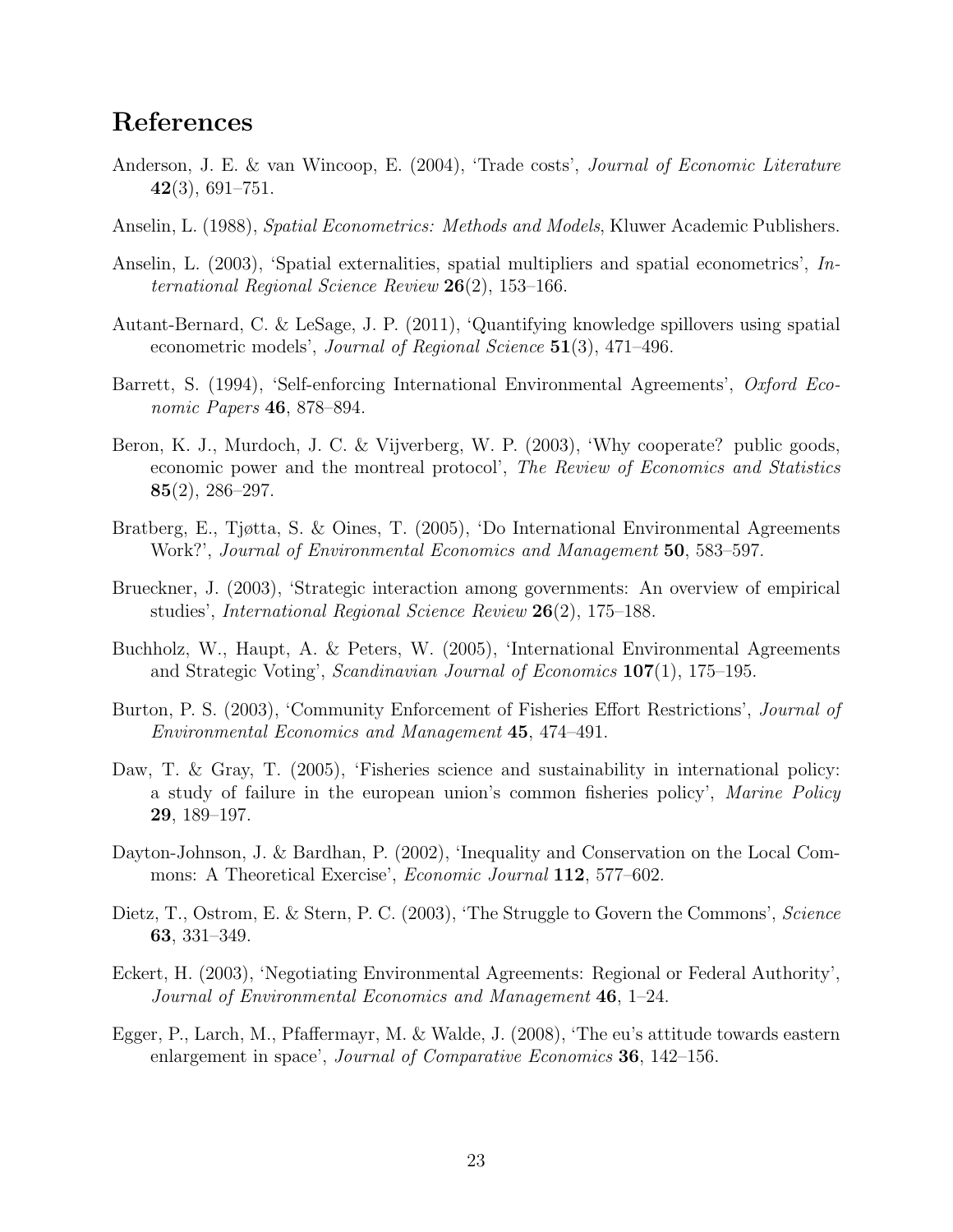- Eliste, P. & Fredriksson, P. G. (2004), Does trade liberalization cause a race-to-the-bottom in Enrionmental Policies? A Spatial Econometric Analysis, in L. Anselin & R. Florax, eds, 'Advances in sptial Econometrics: Methodology, Tools, and Applications', Russell Sage Foundation, p. Ch. 18.
- Emerson, J., Esty, D. C., Levy, M. A., Kim, C., Mara, V., de Sherbinin, A., Srebotnjak, T. & Jaiteh, M. (2010), 2010 - Environmental Performance Index, Main Report, Yale Center for Environmental Law & Policy, Yale University and Center for International Earth Science Information- Network, Columbia University.
- Finus, M. (2008), 'Game theoretic research on the design of international environmental agreements: Insights, critical remarks and future challenges', International Review of Environmental and Resource Economics 2, 29–67.
- Finus, M. & Tjotta, S. (2003), 'The Oslo Protocal on Sulfur Reduction: The Great Leap Forward?', Journal of Public Economics 87, 2031–2048.
- Fredriksson, P. G. & Millimet, D. L. (2002), 'Strategic Interaction and the Determination of Environmental Policy Across U.S. States', Journal of Urban Economics 51, 101–122.
- Fredriksson, P. G., Neumayer, E. & Ujhelyi, G. (2007), 'Kyoto Protocal cooperation: Does government corruption facilitate environmental lobbying?', Public Choice 133, 231–251.
- Gray, T. & Hatchard, J. (2003), 'The 2002 reform of the common fisheries policy's system of governance - rhetoric or reality?', Marine Policy 27, 545–554.
- Hosch, G., Ferraro, G. & Failler, P. (2011), 'The 1995 FAO Code of Conduct for Responsible Fisheries: Adopting, implementing or scoring results?', Marine Policy 35, 189–200.
- Kelejian, H. H. & Prucha, I. R. (1998), 'A Generalized Spatial Two-Stage Least Squares Procedure for Estimating a Stpatial Autoregressive Model with Autoregressive Disturbances', Journal of Real Estate Finance and Economics 17(1), 99–121.
- Kelejian, H. H. & Prucha, I. R. (1999), 'A generalized method of moments estimator for the autoregressive parameter in a spatial model', International Economic Review 40, 509– 533.
- Kelejian, H. H., Prucha, I. R. & Yuzefovich, Y. (2004), Instrumental variable estimation of a spatial autoregressive model with autoregressive disturbances: Large and small sample results, in J. LeSage & R. K. Pace, eds, 'Advances in Econometrics', New York: Elsevier, pp. 163–198.
- Kelejian, H. H. & Robinson, D. P. (1993), 'A Suggested Method of Estimation of Spatial Interdpendent Models with Autocorrelated Errors, and an Application to a County Expenditure Model', Papers in Regional Science 72(3), 297–312.
- Lange, A., Loschel, A., Vogt, C. & Ziegler, A. (2010), 'On the Self-Interested Use of Equity in International Climate Negotiations', European Economic Review 54, 359–375.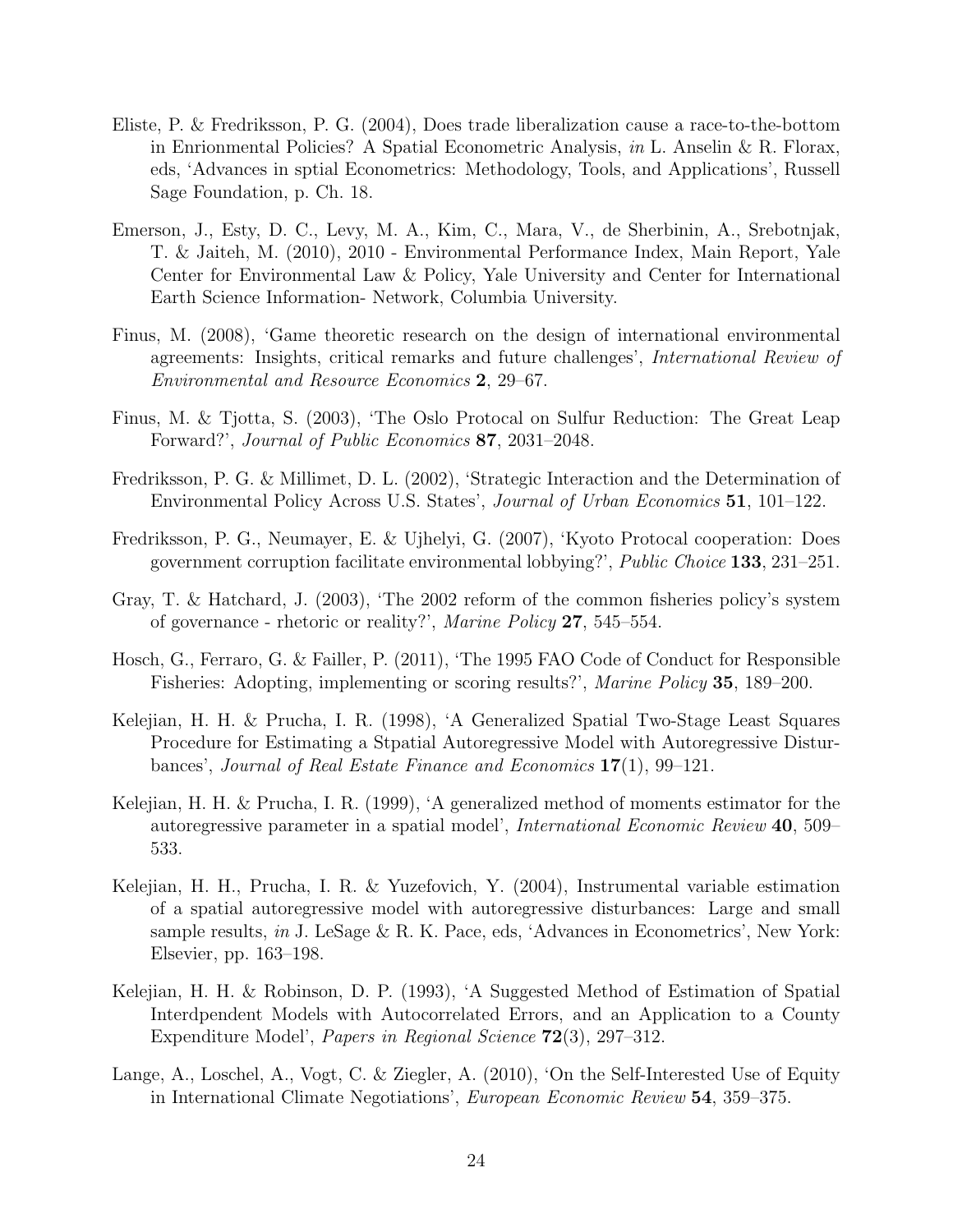- Lange, A. & Vogt, C. (2003), 'Cooperation in International Environmental Negotiations Due to a Prefernce for Equity', Journal of Public Economics 87, 2049–2067.
- LeSage, J. P. & Pace, K. R. (2009), Introduction to Spatial Econometrics, CRC Press.
- McWhinnie, S. F. (2009), 'The Tragedy of the Commons in International Fisheries: An Empirical Examination', Journal of Environmental Economics and Management 57, 321– 333.
- Murdoch, J. C., Sandler, T. & Vijverberg, W. P. (2003), 'The Participation Decision Versus the Level of Participation in an Environmental Treaty: A Spatial Probit Analysis', Journal of Public Economics 87, 337–362.
- Ord, K. (1975), 'Estimation Methods for Models of Spatial Interaction', Journal of the American Statistical Association 70, 120–126.
- Ostrom, E. (1990), Governing the Commons: The Evolution of Institutions for Collective Action, Cambridge University Press.
- Persson, T. (1998), 'Economic Policy and Special Interest Politics', Economic Journal 108, 310–327.
- Persson, T. & Tabellini, G. (1992), 'The Politics of 1992: Fiscal Policy and European Integration', Review of Economic Studies 59, 689–701.
- Pitcher, T. J., Kalikoski, D. & Ganapathiraju, P. (2006), Evaluations of Compliance with the FAO (UN) Code of Conduct for Responsible Fisheries, Fisheries centre research reports 2006,14(2), Fisheries Centre, University of British Columbia, Canada.
- Pitcher, T. J., Kalikoski, D., Ganapathiraju, P. & Short, K. (2009a), 'Not Honouring the Code', Nature 457(5), 658–659.
- Pitcher, T. J., Kalikoski, D., Ganapathiraju, P. & Short, K. (2009b), Safe Conduct? Twelve Years of Fishing under the UN Code, Technical report, World Wildlife Fund, Gland, Switzerland.
- Pitcher, T. J., Kalikoski, D., Short, K., Varkey, D. & Ganapathiraju, P. (2009), 'An Evaluation of Progress in Implementing Ecosystem-Based Management of Fisheries in 33 Countries', Marine Policy 33, 223–232.
- Rose, A. K. & Spiegel, M. M. (2009), 'Noneconomic engagement and international exchange: The case of environmental treaties', *Journal of Money, Credit and Banking* 41(2-3), 337– 363.
- Smith, M. D., Roheim, C. A., Crowder, L. B., Halpern, B. S., Turnipseed, M., Anderson, James L. Asche, F., Bourillón, L., Guttormsen, Atle G. Ahmed, K., Liguori, L. A., McNevin, A., O'Connor, M. I., Squires, D., Tyedmers, P., Brownstein, C., Carden, K., Klinger, D. H., Sagarin, R. & Selkoe, K. A. (2010), 'Sustainability and Global Seafood', Science 327(5967), 784–786.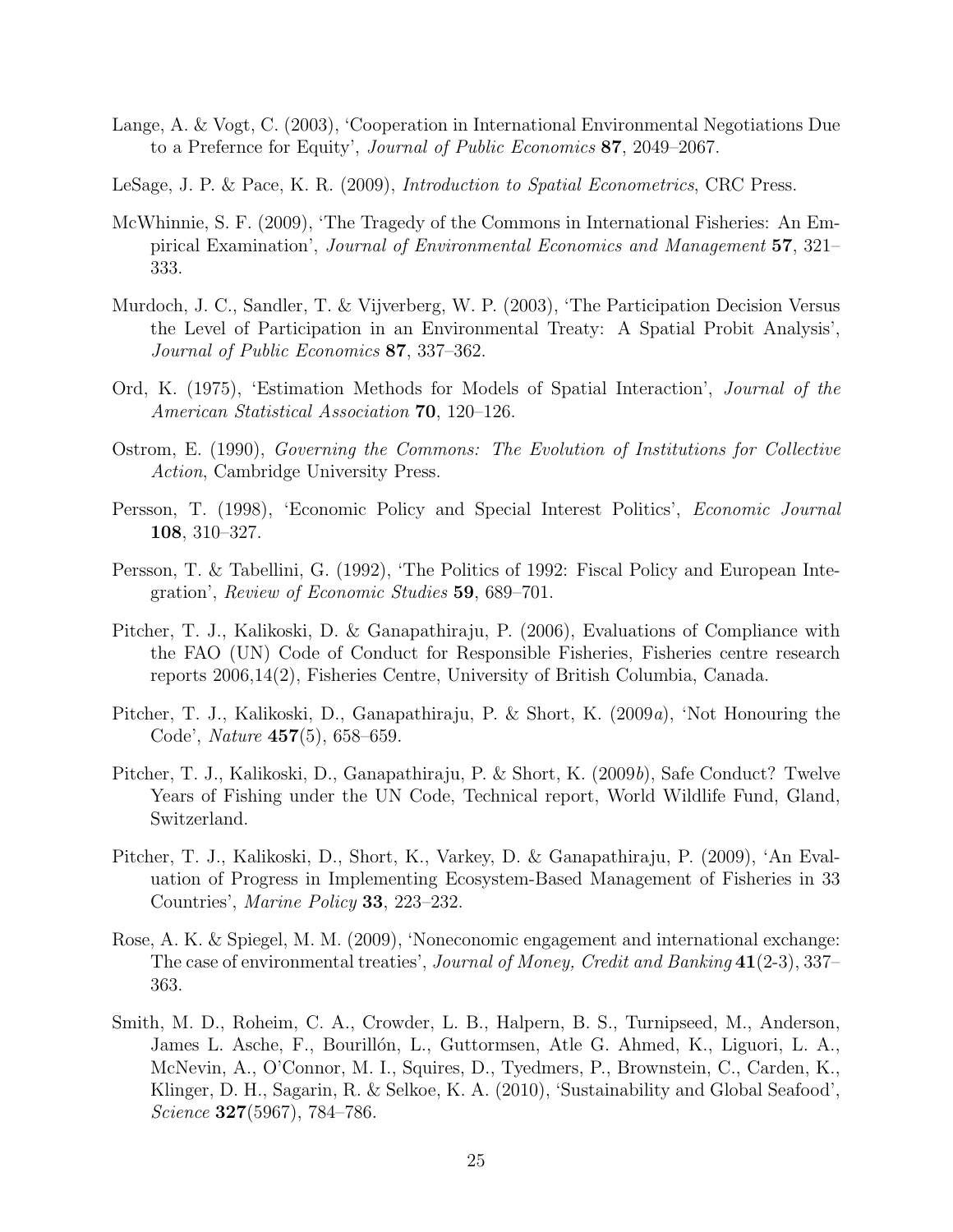Wagner, U. J. (2001), 'The design of stable international environmental agreements: Economic theory and political economy', Journal of Economic Surveys 15(3), 377-411.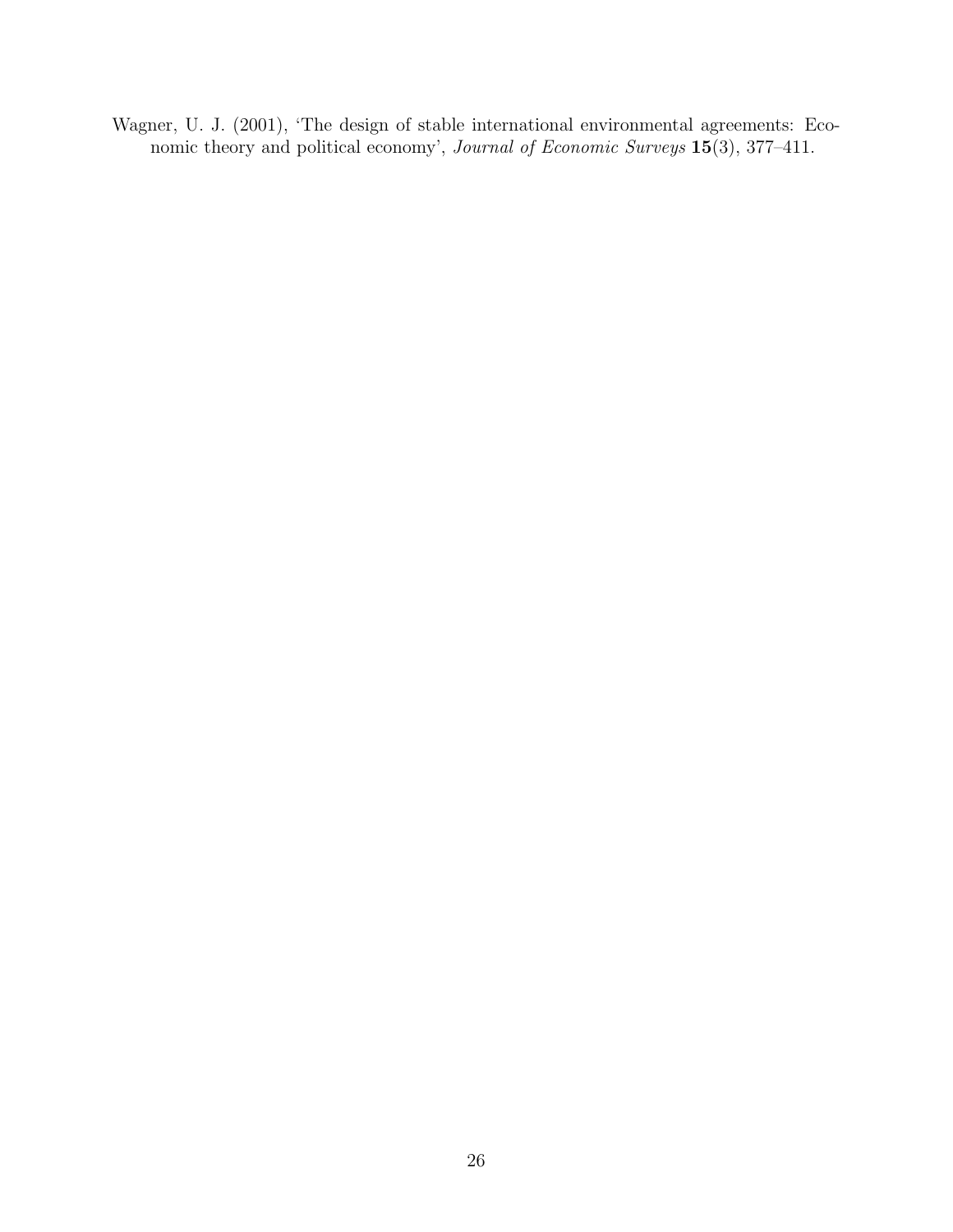# Appendix: Description and Sources of Variables

| Angola           | Latvia             |
|------------------|--------------------|
| Argentina        | Morocco            |
| Australia        | Mexico             |
| Bangladesh       | Malaysia           |
| <b>Brazil</b>    | Namibia            |
| Canada           | Nigeria            |
| Chile            | Netherlands        |
| China            | Norway             |
| Germany          | New Zealand        |
| Denmark          | Pakistan           |
| Ecuador          | Peru               |
| Egypt            | Philippines        |
| Spain            | Poland             |
| France           | Portugal           |
| United Kingdom   | Russian Federation |
| Ghana            | Senegal            |
| <b>Indonesia</b> | Sweden             |
| <b>India</b>     | Thailand           |
| Ireland          | Turkey             |
| Iran             | Ukraine            |
| Iceland          | United States      |
| Italy            | Vietnam            |
| Japan            | Yemen              |
| Korea. Rep.      | South Africa       |
| Sri Lanka        |                    |

Table 6: List of countries